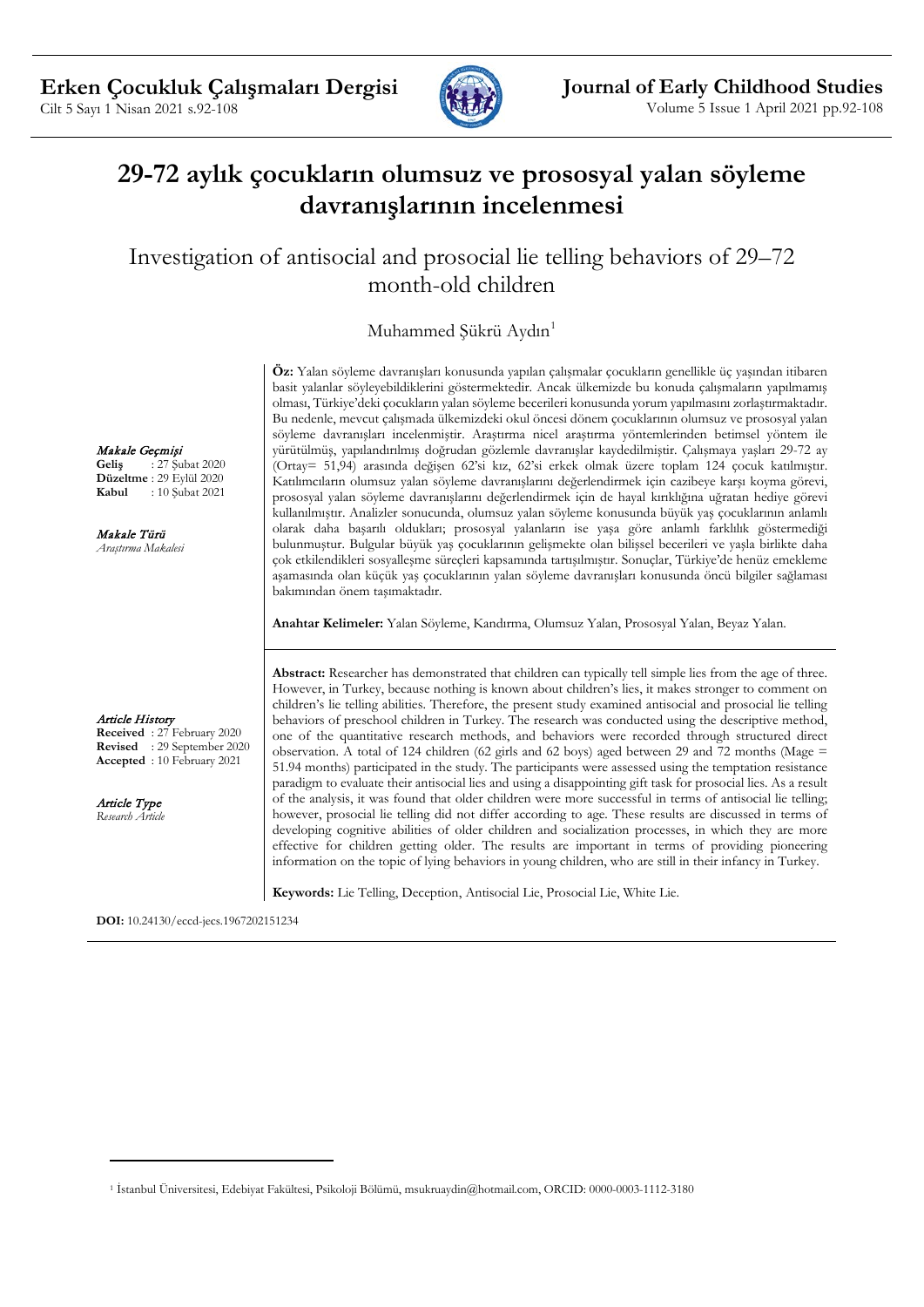#### **SUMMARY**

### **Introduction**

Although the literature has provided different definitions of lies, it is thought that the intention of the lie is important. When evaluated from this point of view, it can be said that a lie can be divided into "prosocial" and "antisocial" types (see Aydın, 2020). In recent years, most of the studies emphasized that lying and deception is a developmental phenomenon; therefore, studies on the development of the lying behavior in children are critical (see Talwar and Crossman, 2011). It is noteworthy that both antisocial and prosocial lies are told mostly with children who grow up in western cultures. Although there are many studies on when children from different countries such as America and Canada begin to tell different types of lies, there are almost no findings from other countries. It is not yet known when lie telling behaviors start in a country, such as Turkey, that is not exactly affected by the western and/or eastern culture. Thus, it may be beneficial for one to study different types of lies in a different culture. Accordingly, the frequency of antisocial and prosocial lies of children aged 2-5 years were investigated in this study. It was also examined whether there is a significant difference between ages in different types of lies.

### **Method**

A total of 124 children (62 girls and 62 boys) aged between 29 and 72 months participated in this study. The participants were assessed using the temptation resistance paradigm to evaluate their antisocial lies and using a disappointing gift task for prosocial lies. The data were collected from five different preschool education institutions in Istanbul. After Ethics Committee's approval was obtained, informed consent forms were sent to the parents of the children through schools.

#### **Results**

The findings indicate that only one of the 2-year-old children (6.3%) told antisocial lie, whereas 25% of 2 year-old children told prosocial lie. For 3-year-old children, it was found that 24.1% of the children told antisocial lies, and 41.4% of them told prosocial lies and could give reasonable answers. It was observed that 43% of 4-year-old children could tell antisocial lies, and 28.6% of them could tell prosocial lies. Finally, it was found that 43.2% of 5-year-old children could tell antisocial lies, and 51.4% of them lie prosocially. A chi-squared analysis was performed to test whether there is a significant difference between the ages and antisocial and prosocial lies of children. It was found that antisocial lies differ significantly according to age [ $\chi$ 2 (6) = 25.12, p < 0.01], however, there were no significant differences in prosocial lies according to age [ $\chi$ 2 (6) = 9.2, p > 0.05].

## **Conclusion and Discussion**

When the results were first evaluated in terms of antisocial lies, it was found that a 34-month-old child in the present study acquired the ability to lie on a subject that required him to hide the rule violation, although it was observed that most of the 2-year-old children confessed when they turned their backs or waited. This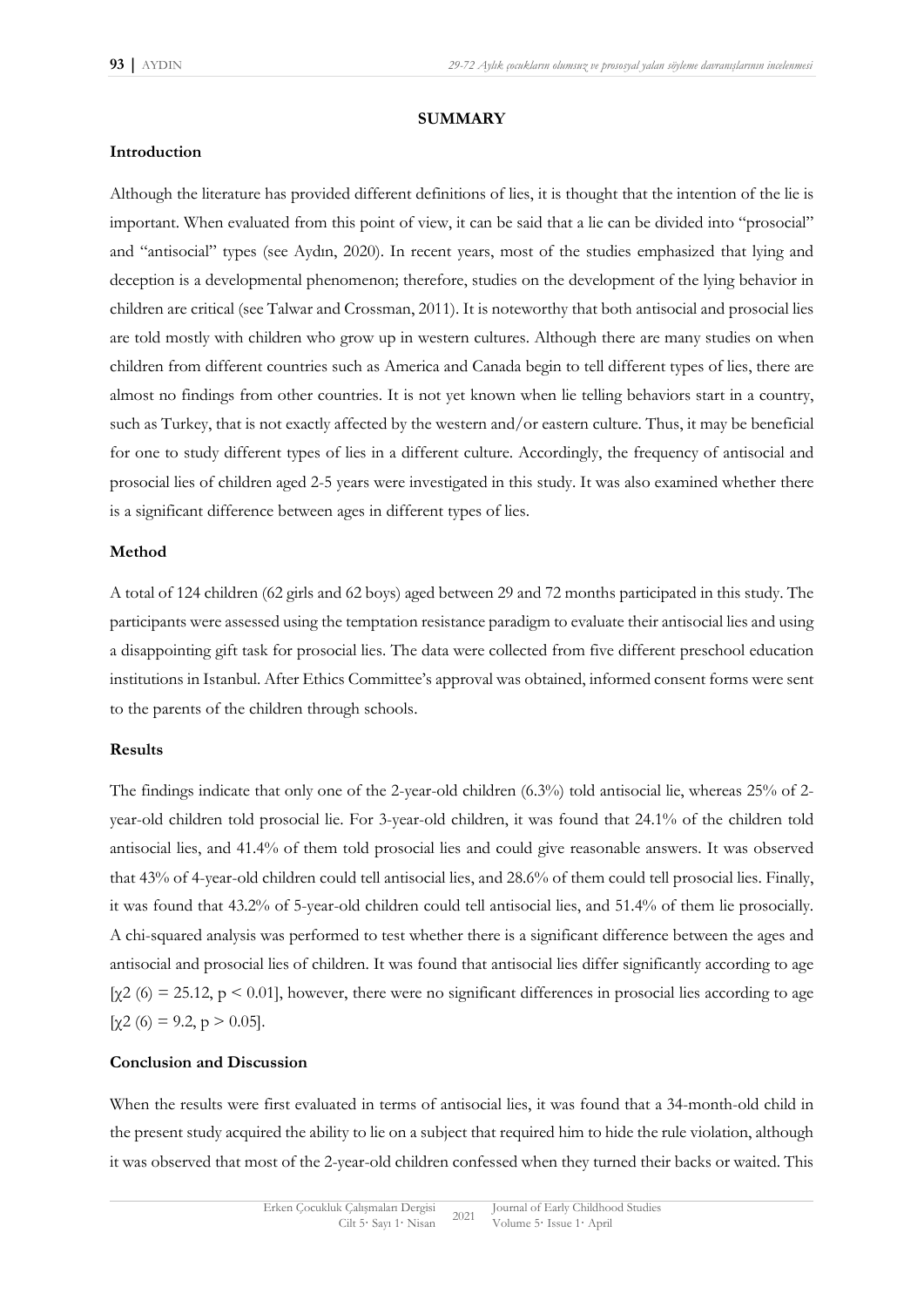situation is consistent in many studies conducted abroad (e.g., Nagar, Williams and Talwar, 2019; O'Connor and Evans, 2018). Many researchers (see Ekman, 2016) stated that children started to tell simple lies (such as covering up their mistakes, to avoid punishment) from 30 months. This study supports previous studies through the finding that the situation is similar in Turkey.

Considering prosocial lies, it was concluded that children had this ability at an early age, compared to the antisocial lie telling ability. Although the antisocial lie telling behavior was observed in a youngest 34-monthold child, it was observed that prosocial lies occurred in 32–33-month-old children, and this rate was 25% in 2-year-old children. When a prosocial lie is evaluated against the finding that antisocial lies increase with age, it is noteworthy that there is no linear increase of prosocial lie telling with age and that older children use correct expressions, such as "I do not like the gift," in this situation which requires kindness. In fact, this situation is not fully correlated with the results from other studies. It can be said that this is consistent with some research findings that prosocial lies occur around the age of 3 (e.g., Talwar, Lavoie and Crosssman, 2019) and that there are no age differences in prosocial lies (Williams, Moore, Crossman & Talwar, 2016); however, results that are especially from communities, such as America and Canada, indicate that antisocial lies are seen earlier than prosocial lies are different from those in the current study (see Talwar and Crossman, 2011).

In the current study, it was found that prosocial lies did not increase linearly with age. One of the possible explanations that can be made on this subject is that parents who have the most impact on children's early development may also affect their children's prosocial lies. It is known in Turkey that there is a common belief that in situations and events that require kindness, white lies can be said in the folk language or that it is not appropriate to tell the truth every time. It can be thought that children exposed to such thoughts also act accordingly. In the later years of the preschool period, in parallel with the developing language, cognitive, and social development, it may be suggested that children, influenced by their parents as well as teachers, take supportive actions to easily share their thoughts and desires and that children may give more importance to their own wishes over the school period. It is known that children socialize through their parents, peers, teachers, and other cultural factors, and these affect children in various ways. Allowing or punishing children for their lie telling behavior can vary in different cultures in different contexts and can affect children's lies and judgments in a variety of ways. Therefore, the finding that the prosocial lies occurred earlier than antisocial lies in this study can also be explained by social and cultural factors.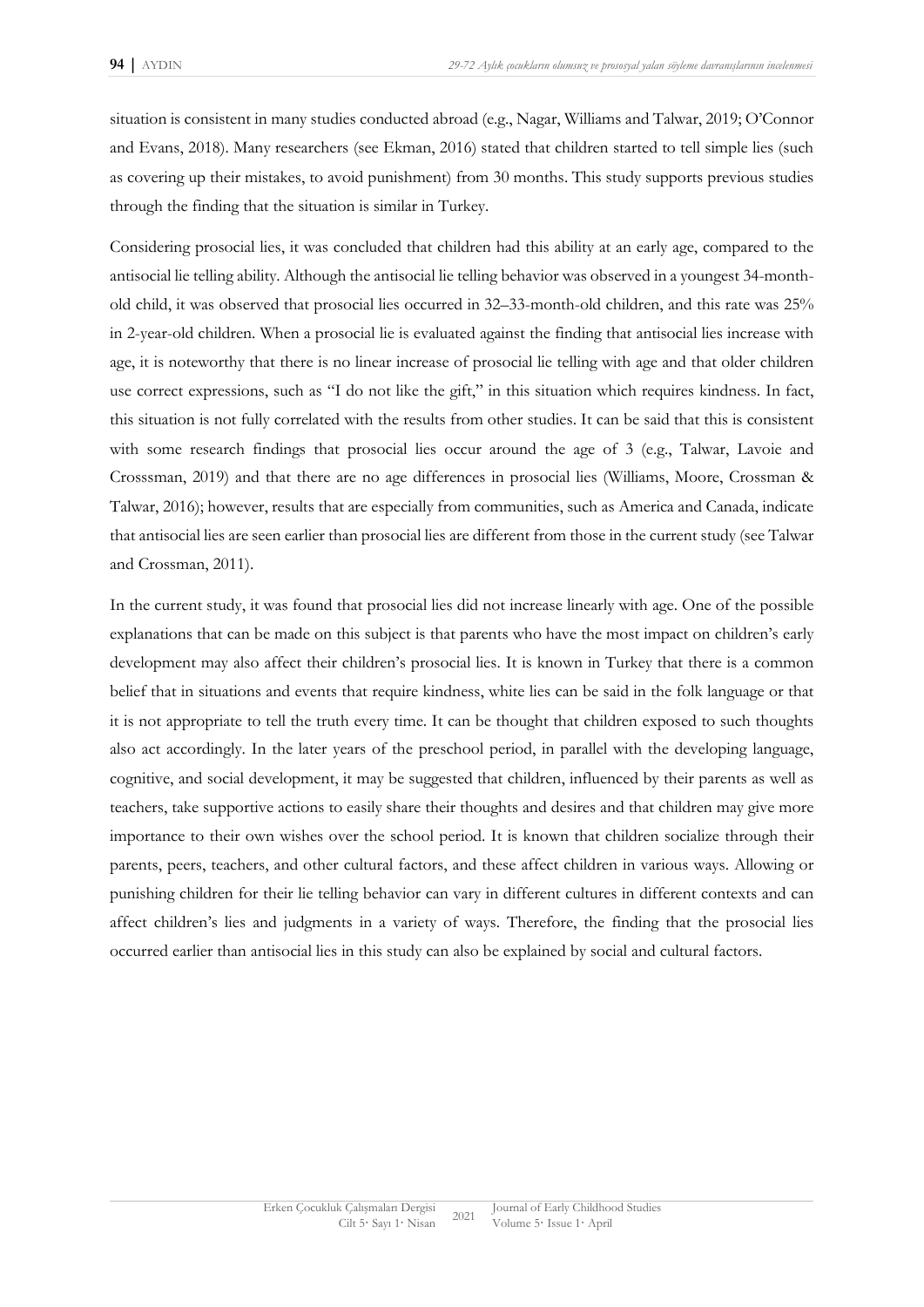## **GİRİŞ**

Yalan söyleme davranışı, gelişim psikolojisi alanında uzun süredir ele alınan konulardan biridir. Birçok araştırma sonucunda, çocukların gelişimlerinin doğası gereği 3 yaş civarında hatalarını ört bas etmek ve ödül elde etmek için sistematik ve profesyonel olmayan basit yalanlar söyleyebildikleri görülmektedir. Ancak ülkemizde çocukların ne zaman yalan söylemeye başladıkları, yaşla birlikte durumun değişip değişmediği gibi konular belirsizliğini korumaktadır. Bu nedenle mevcut çalışmada, Türkiye'de yaşayan okul öncesi dönemdeki çocukların yalan söyleme davranışlarının incelenmesi hedeflenmiştir.

Erken çocukluk döneminde yalan söyleme davranışlarının gelişimine geçmeden önce yalanın tanımı ve türlerine değinmek yerinde olacaktır. Yalan genel olarak "gerçek olmayan ifade" şeklinde düşünülebilir ancak bu kavram göründüğü kadar sade değildir. Yalanın birçok tanımında "niyetlilik" ve "başkalarına yanlış bilgi vermenin" kritik önem taşıdığı görülmektedir. Örneğin, Goffman (1967) yalanı, "bir ya da birkaç kişinin bir olayla ilgili ne olup bittiği konusunda başkalarında yanlış kanılar oluşturma çabaları" şeklinde ifade etmektedir. Lee ve Ross (1997) ise yalanın içerdiği üç bileşeni şu şekilde sıralamıştır: a) ifadenin yanlış olması, b) konuşmacının ifadenin yanlış olduğunu bilmesi, c) konuşmacının karşısındakini niyetli olarak kandırması.

Yalana ilişkin toplumu yozlaştıracağı, sosyal ilişkilerimize zarar vereceği, insanlar arasındaki beraberlik ve uyuma ket vuracağı gibi görüşler genel olarak ağır basmaktadır. Sosyal normlar kandırma ve yalan söylemeye açıkça karşı çıkıyor olmasına rağmen bu tür davranış ve söylemlerin bütün toplumlarda ve toplumun her kesiminde görülmesi mümkündür. İnsanlar her ne kadar karşı çıkıyor ve kendilerini ahlaklı görüyor olmalarına rağmen, büyük bir çoğunluğu her gün yalana başvurmaktadır (DePaulo, Kashy, Kirkendol, Dwyer ve Epstein, 1996). Bunun nedeni, hem yetişkinlerin hem de çocukların yalanı tek tip olarak kabul etmemeleri olabilir. Çalışmalar, çocuk (Örn., Evans ve Lee, 2013) ve yetişkinlerin (Örn., DePaulo, Ansfield, Kirkendol ve Boden, 2004) kişinin kendi çıkarını korumak amacıyla söylediği yalanları (antisosyal), başkalarının yararı için söylenen yalanlara (prososyal) göre daha olumsuz değerlendirdiklerini göstermektedir.

Bu durum araştırmacıları, yalanın sonuçları ve söylenmesinin altında yatan nedenleri incelemeye yöneltmiştir. Yalan söyleme davranışları bu perspektiften değerlendirildiğinde yalanın "prososyal" ve "olumsuz" olarak ikiye ayrılabileceği söylenebilir (bkz. Aydın, 2020). Sosyal yönden kabul edilebilir olan yalanlara "başkası yönelimli", "ince düşünceli", "beyaz" ve "özgeci" yalan gibi isimler veriliyor olsa da bunların "prososyal yalan" başlığı altında toplanması uygun görülmektedir. Çoğunlukla kibarlık ve nezaket içeren prososyal yalanlar, ilişkinin istikrarını sürdürebilmek, bir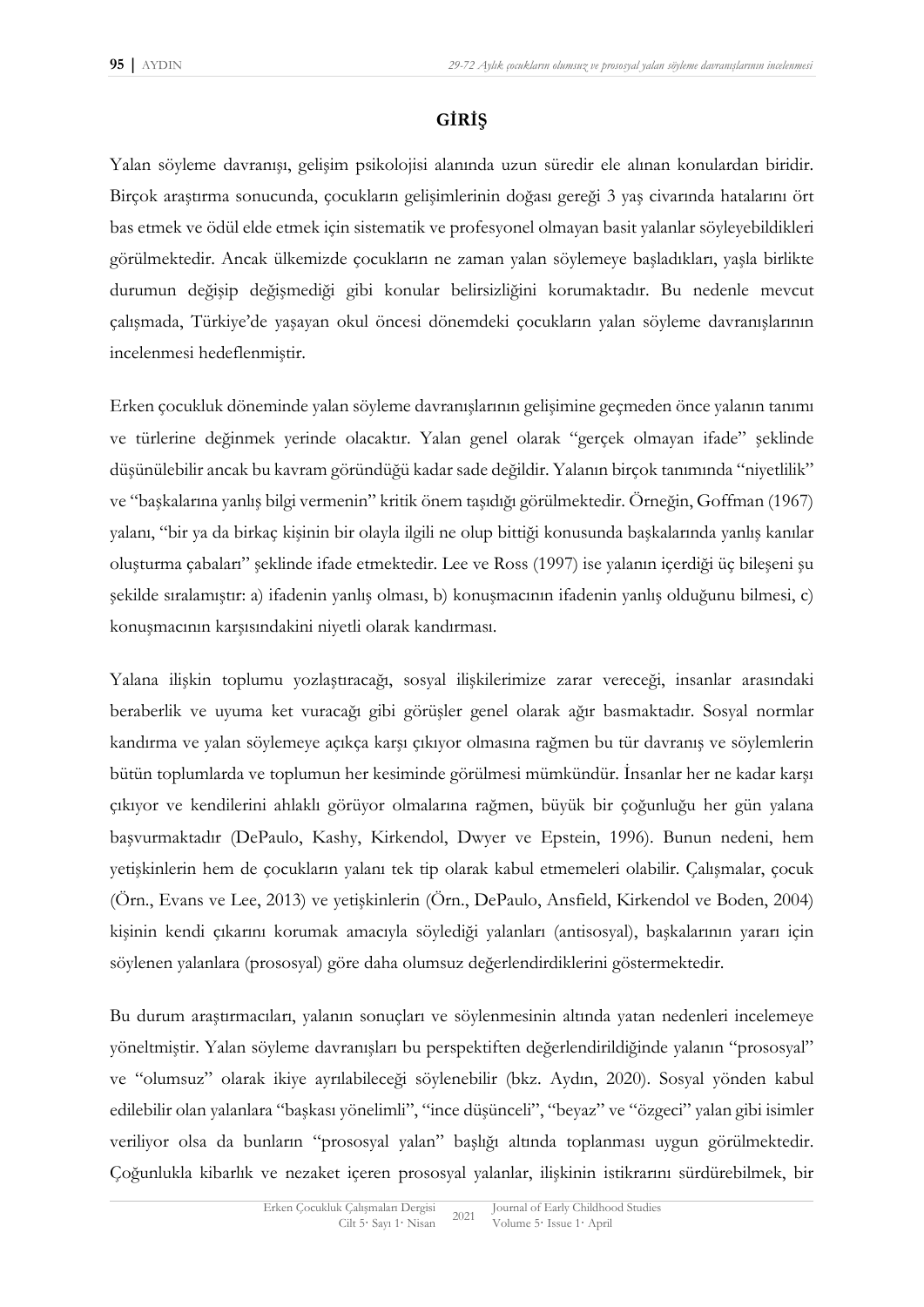başkasının iyi oluşuna hizmet etmek, üzüntüsünü gidermek ve incitmemek gibi farklı amaçlarla ortaya çıkabilir. Yalanın hem günlük hayatta karşılaşılan hem de alan yazında en çok incelenen türü olan olumsuz yalanlar ise kişinin kendi çıkarına hizmet eden yalanlardır. Bazı durumlarda başkasına zarar verme amacı taşıyan ve karşılıklı iletişimi, güveni zedeleyen bu tür yalanlar, cezadan kaçınma, bir yanlışı ört bas etme ve kendini koruma gibi güdülerle söylenebilmektedir.

Son yıllarda yapılan araştırmalar, yalan ve kandırma davranışını anlayabilmek için bu tür davranışların nasıl başladığını ve gelişim gösterdiğini incelemeye doğru kaymıştır. Bu doğrultuda araştırmaların birçoğunda, yalan söyleme ve kandırmanın gelişimsel bir fenomen olduğu ve dolayısıyla çocuklarda yalan söyleme davranışının gelişimi ile ilgili çalışmaların kritik öneme sahip olduğu vurgulamıştır (Bkz. Talwar ve Crossman, 2011).

Çocuklar konuşmaya başladıklarında sözlü yalanları da artık tespit edilebilir hale geldiğinden ne zaman ve hangi nedenlerle yalan söylediklerine ilişkin tespitlerin yapılması kolaylaşmıştır. Talwar ve Crossman'ın (2011) antisosyal yalan olarak tanımladığı kendi çıkarına hizmet eden olumsuz yalanlar, benlik anlayışı gelişiminin yanı sıra zihinsel durumlara ilişkin basit bir anlayıştan sonra (örn., Annem yanlış bir şey yaptığımı bildiği takdirde kızacaktır) ortaya çıkmaktadır. Burada hem çocuğun kendisinin yanlış bir şey yaptığına dair anlayışı hem de kendi eyleminin başkaları tarafından bilinemeyeceği gibi iki temel beceri önem arz etmektedir. Bu araştırmacılar, benlik anlayışının 15- 24 aylar arasında (Lewis, Sullivan, Stanger ve Weiss, 1989); basit zihin kuramı anlayışının 2 yaş civarında yerleşmeye başladığı (Moll ve Tomasello, 2007) yönündeki açıklamalarla görüşlerini desteklemeye çalışmışlardır. Ekman (2016) ise 2-3 yaş arasındaki çocukların yalan söyleme konusunda çok başarılı olamadıklarını ancak yalan söylediklerinde ise bunu cezadan kaçınmak ya da kendini korumak amaçlı söylediklerini ifade etmektedir. Bu yaş dönemindeki çocukların yalanları sıradan ve basit olduğu gibi, kendiliğinden itiraf edilme olasılıkları da yüksektir.

Küçük çocukların 2 yaşından itibaren kendi kural ihlallerini gizlemek için basit yalanlar söyleyebildiklerini ortaya koyan bulgular alan yazında mevcuttur (örn., Evans ve Lee, 2013; Talwar ve Lee, 2008). Kural ihlalini saklama şeklindeki antisosyal yalanlar, çocuğun araştırmacının olmadığı bir ortamda oyuncağa dokunmaması ya da bakmaması gerektiğinin söylendiği "cazibeye karşı koyma" görevi ile test edilmektedir (örn., Lewis ve diğerleri, 1989; Talwar ve Lee, 2002a). Bu görevde çocuklarla bir tahmin oyunu oynanır ve üç doğru tahminde bulundukları takdirde kendilerine ödül verileceği söylenir. Çocuklardan yüzü duvara dönük olacak şekilde oturmaları istendikten sonra araştırmacı bir oyuncak çıkarır ve çıkardığı sesten çocukların oyuncağın ne olduğunu tahmin etmeleri istenir. Tahmin edilmesi kolay olan birkaç denemeden sonra (örn.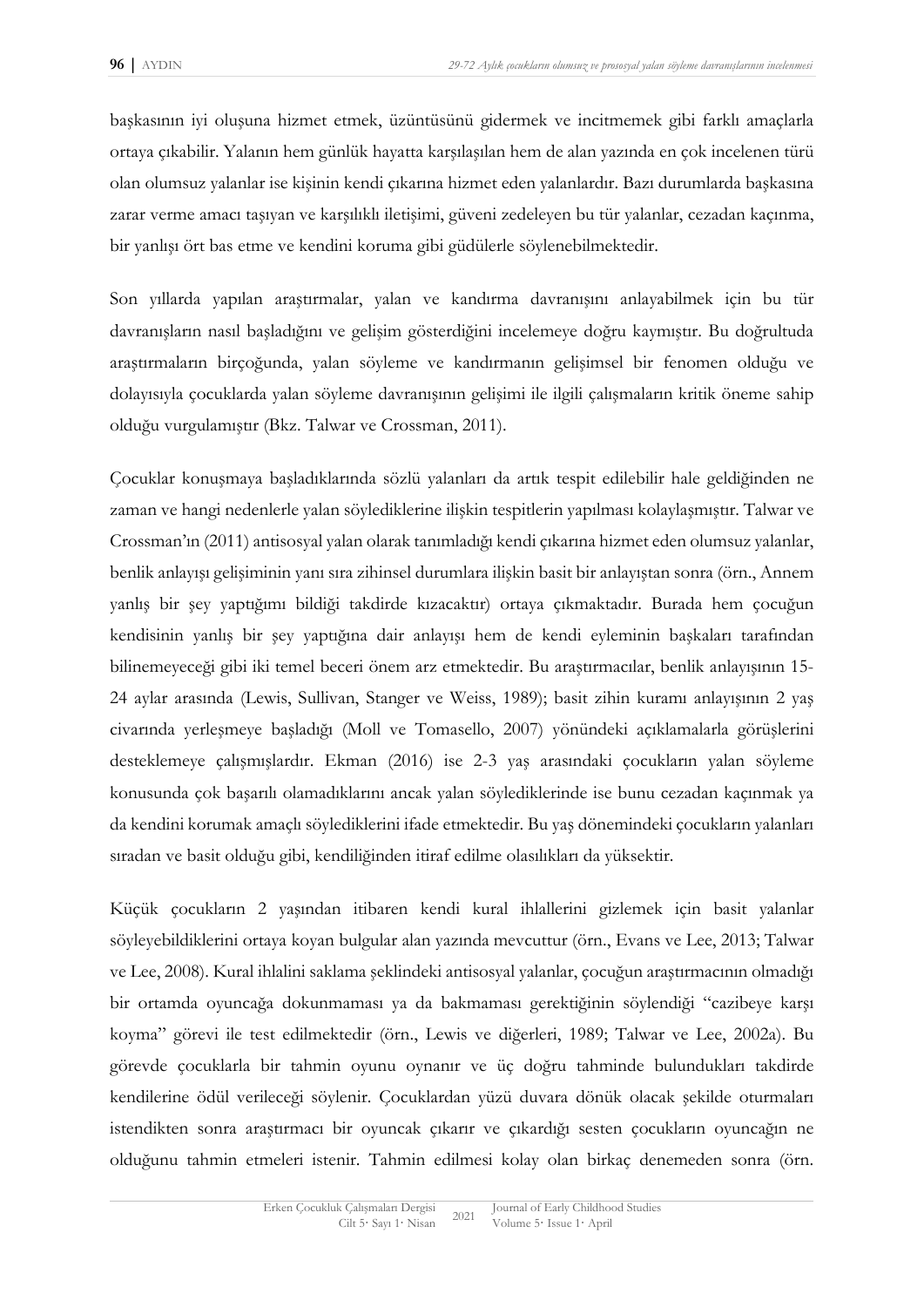ağlayan bebek sesi, polis arabası sireni), çocuğu zorlayan test aşamasına geçilir. Araştırmacı test aşamasında, normalde o sesi çıkarmayacak pelüş bir oyuncak seçer ancak oyuncaktan müzik kutusundan çıkana benzer bir ses gelmektedir. Çocuklar tahminde bulunmadan önce araştırmacı odadan bir dakikalığına ayrılması gerektiğini ve kendisi dışarıdayken çocukların arkalarına bakmamaları gerektiğini söyler. Araştırmacı odadan çıktıktan sonra bütün çocukların arkalarını dönüp baktıkları görülmüştür. Bir dakika sonra araştırmacı kapıya yaklaşarak gürültü çıkarır ve ardından odaya girer. Çocuklar araştırmacıya doğru cevabı verdikten sonra araştırmacı çocuklara arkalarını dönüp bakıp bakmadıklarını sorar. Çalışmanın sonucunda, üç yaşındaki çocukların çoğunun arkalarını döndüklerini ve sonrasında bunu itiraf ettikleri görülmüştür. Dört yaşındaki çocukların büyük çoğunluğunun yalan söyleyebildiği, altı yaşındaki çocukların ise %95'inin yalana başvurduğu bulunmuştur.

Çocukların doğal ortamlarında söyledikleri yalanlar ise sadece birkaç çalışmada incelenmiştir. Wilson, Smith ve Ross'un (2003) çalışmasında 3-6 yaş arasındaki 40 çocuğun kandırma sıklıkları evlerinde iki ayrı 90 dakikalık zaman diliminde gözlemlenmiştir. Gözlemler sonucunda, çocukların yalanlarının yaşla birlikte arttığı ve en çok görülen yalan söyleme nedenlerinin sorumluluktan kaçınma, kontrol elde etme ve kardeşine suçlamada bulunma olduğu bulunmuştur. Ayrıca 3 yaşındaki çocukların %65'inin, 4 yaşındaki çocukların ise %94'ünün en az bir kere yalan söylediği sonucuna ulaşılmıştır. Bir diğer çalışmada Newton, Reddy ve Bull (2000) 3-4 yaşında çocuğa sahip olan 24 anneden çocukların doğal ortamlarında söyledikleri yalanları not etmelerini istemişlerdir. Bu çalışmanın sonuçları da bütün çocukların bir işten kaçınmak için, bir kazanç elde etmek için yalan söyleme becerisine sahip olduklarını göstermiştir.

Çocuklarda olumsuz yalanları ele alan araştırmaların sayısının belli bir doygunluğa ulaştığı söylenebilir ancak prososyal yalanların ne zaman görülmeye başlandığı, nasıl bir gelişim gösterdiğine ilişkin araştırmalar oldukça sınırlıdır. Bu konudaki öncü çalışmalardan biri (Gnepp ve Hess, 1986), nezaket gerektiren durumlarda 6 yaşındaki çocukların prososyal yalan söyleyebildiklerini göstermiştir. Daha yakın zamanda Talwar ve Lee (2002b) tarafından yürütülen çalışmanın sonucunda ise 3 ile 7 yaş arasındaki çocukların %89'unun prososyal yalan söyleyebildiklerini bulmuşlardır. Bulguların yaşa göre farklılık göstermediği de dikkate alındığında, 3 yaşındaki çocukların prososyal yalan söyleme becerisini kazandıkları ifade edilmiştir. Prososyal yalan konusunda bir diğer çalışma alanı ise çocukların bu tür yalanları kullanımı sırasında kendilerinde ne gibi değişiklikler meydana geldiğini ve aynı zamanda duygu ve yüz ifadelerinin nasıl değiştiğini incelemektedir. Saarni (1984) tarafından istenmeyen hediye görevinin kullanılmış olduğu bir çalışmada, beşinci sınıf öğrencilerinin yüz ifadelerini maskelemeyi başardıkları bulunmuştur. Cole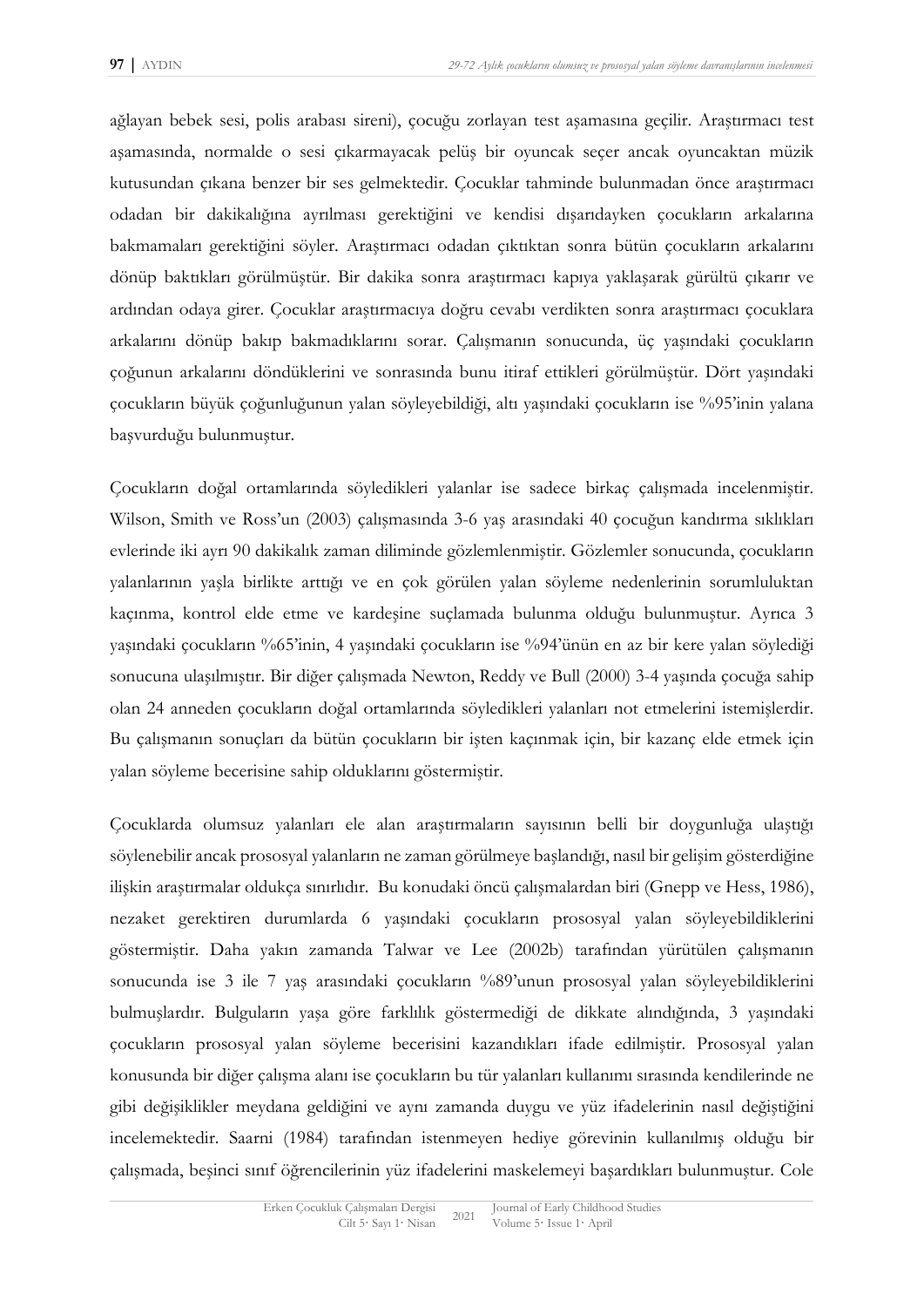(1986) benzer bir görevle okul öncesi dönem çocukları üzerinde bir çalışma gerçekleştirmiş ve sonucunda 3 ve 4 yaşındaki çocukların da bu beceriyi gösterdikleri sonucuna ulaşmıştır. Bu gibi sonuçlar, okul öncesi dönemdeki çocukların nezaket gösterilmesinin beklenildiği ortamlarda gerçek hislerini saklamaları gerektiğinin kavrandığını ortaya koymaktadır.

Literatür taraması yapıldığında, hem olumsuz yalanların hem de prososyal yalanların daha çok batılı kültürlerde yetişen çocuklarla yürütüldüğü göze çarpmaktadır. Amerika, Kanada gibi ülkelerden seçilen çocukların farklı türde yalanları ne zaman söylemeye başladıklarına ilişkin birçok çalışma mevcutken, farklı ülkelerden gelen bulgular yok denecek kadar azdır. Prososyal ve olumsuz yalanların Türkiye gibi tam olarak batı ve doğu kültürü etkisinde sayılamayacak bir ülkede ne zaman görülmeye başlandığı meselesi ise henüz bilinmemektedir. Yazarın bilgisine göre, ülkemizde okul öncesi dönem çocuklarıyla sadece bir çalışma gerçekleştirilmiştir. Bu çalışmada da sadece prososyal yalan türü ele alınmış, yaş grubu olarak da 54-66 ay gibi sınırlı bir yaş aralığı seçilmiştir (Bkz. Oğuz ve Kara, 2018). Bu durum göz önünde bulundurularak, farklı yalan türlerinin daha küçük yaşlarda ve daha geniş yaş aralığındaki çocuklarla çalışılması hedeflenmiştir. Bu doğrultuda, mevcut betimsel çalışmanın amacı 2, 3, 4 ve 5 yaşındaki çocukların hem olumsuz hem prososyal yalan söyleme davranışlarının incelenmesidir. Çalışmanın bir diğer amacı ise, her iki yalan türü açısından ülkemizdeki okul öncesi dönem çocuklarının yaş grupları arasında anlamlı farklılık olup olmayacağının incelenmesidir.

### **YÖNTEM**

## **Araştırma Deseni**

Bu araştırmada okul öncesi dönem çocuklarının yalan söyleme davranışlarının mevcut değerlendirmesi yapıldığından, araştırma nicel araştırma yöntemlerinden betimsel yöntem ile yürütülmüştür. Uygulamaların doğası gereği gözleme dayalı yöntemlerden yapılandırılmış doğrudan gözlem yöntemi tercih edilmiştir.

#### **Katılımcılar**

Çalışma grubunun oluşturulmasında İstanbul ili Anadolu yakasındaki 14 ilçe arasından kolay ulaşılabilirlik ilkesi göz önüne alınarak Kadıköy, Sancaktepe ve Üsküdar ilçeleri seçilmiştir. Araştırmanın katılımcılarını İstanbul ilinde yer alan özel okul öncesi kurumlarda eğitimine devam eden 2, 3, 4 ve 5 yaşlarındaki (Ort=51.94 ay; Ss= 11.83) 62 kız ve 62 erkek olmak üzere toplam 124 çocuk oluşturmaktadır. Çalışmaya katılan çocukların 16'sı (%12,9) 29-35 ay; 29'u (%23,4) 36-47 ay;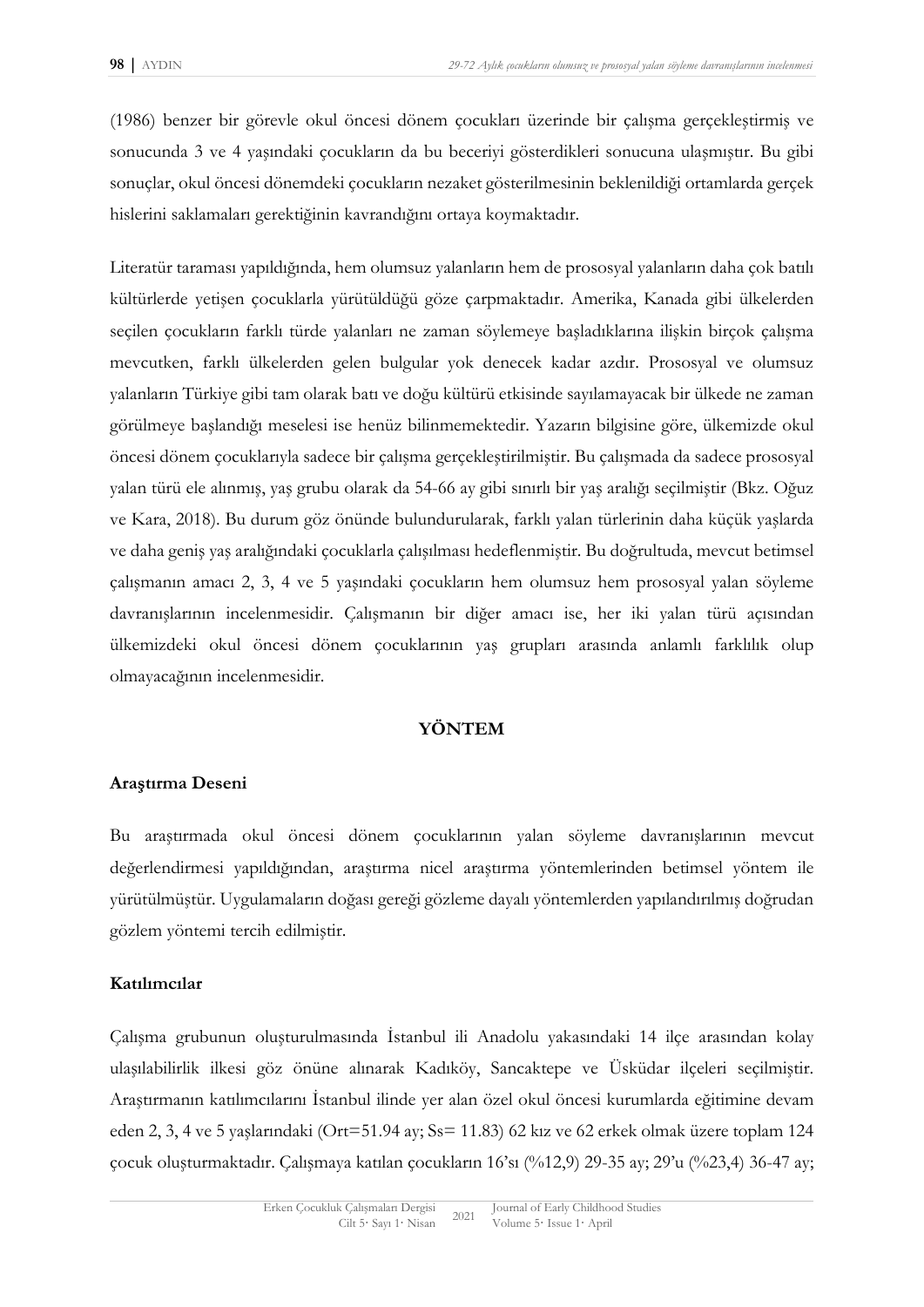42'si (%33,9) 48-59 ay; 37'si (%29,8) ise 60-72 ay yaşları arasındadır. Çalışma için anaokulu yönetici ve psikologlarına uygulamalar anlatılarak gerekli izinler alınmış, daha sonra katılımcıların ebeveynlerinden çalışmaya katılabilmeleri hususunda onam formlarını doldurmaları istenmiştir. Çalışmaya katılmasına izin verilmeyen çocuklar çalışmaya dâhil edilmeyerek, ebeveynlerinden izin alınan çocuklarla çalışmaya devam edilmiştir.

|                  | $K12$ (n) | Erkek $(n)$ | Toplam (n) |  |
|------------------|-----------|-------------|------------|--|
| 2 yaş (29-35 ay) | 8         | 8           | 16         |  |
| 3 yaş (36-47 ay) | 16        | 13          | 29         |  |
| 4 yaş (48-59 ay) | 26        | 16          | 42         |  |
| 5 yaş (60-72 ay) | 12        | 25          | 40         |  |

Tablo 1. Katılımcıların cinsiyet ve yaş dilimlerine göre dağılımı

#### **Veri Toplama Araçları**

## Hayal Kırıklığına Uğratan Hediye Görevi

Çocukların prososyal yalan becerisini ölçmek amacıyla Saarni (1984) tarafından geliştirilen "hayal kırıklığına uğratan hediye" paradigması kullanılmıştır. İlk olarak yardımcı araştırmacı (A2) çocukla birlikte uygulama odasına girdikten sonra çocuğa içerisinde çıkartma, balon, top, oyuncak araba ve sabun olan kutuyu göstererek "oyunumuz bittiğinde bunlardan birini sana vereceğim, şimdi bana en çok beğendiğin ve beğenmediğin şeyi gösterir misin" diye sorarak cevapları not etmiştir. Bu sırada, araştırmacı (A1) uygulama odasında olmadığı için çocukların hangi hediyeyi beğendikleri ve beğenmedikleri konusunda bilgi sahibi değilmiş gibi görünmektedir. Çocukların cevapları kaydedildikten sonra çocuk ve A1 tahmin oyunu şeklinde isim verilen "Cazibeye Karşı Koyma Görevi" oynanmıştır. Bu görevin tamamlanmasının ardından A1 "Benimle vakit geçirdiğin için teşekkür ederim, şimdi senin için seçtiğim bir hediyem var." Demiş ve sonrasında kutunun içerisinden gözü kapalı bir şekilde oyuncağı seçmiştir. Kutudan seçilen hediye çocuğun beğenmediğini söylediği nesnedir. A1 kötü hediyeyi çocuğa verir ve "hediyeni nasıl buldun" diye sorar. Böylece çocuğa gerçek ve yalan söyleme fırsatı sunulur. Çocuk doğru söyleyerek hediyeyi beğenmedim derse "0" puan verilmiştir. Beğendim diyerek yalan söyleyen çocuklar için iki farklı soru daha yöneltilmiştir: "Hediyenin en çok hangi özelliğini beğendin?" ve "hediyenle ne yapmayı düşünüyorsun?" Bu sorulara akla yatkın cevaplar vermeyen (örn., beğendim işte, bilmiyorum vb.) katılımcıların prososyal yalan cevapları "1" puan, makul cevaplar veren (örn., rengini beğendim, ellerimi yıkarım vb.) katılımcıların prososyal yalan cevapları ise 2 puan olarak kodlanmıştır.

## Cazibeye Karşı Koyma Görevi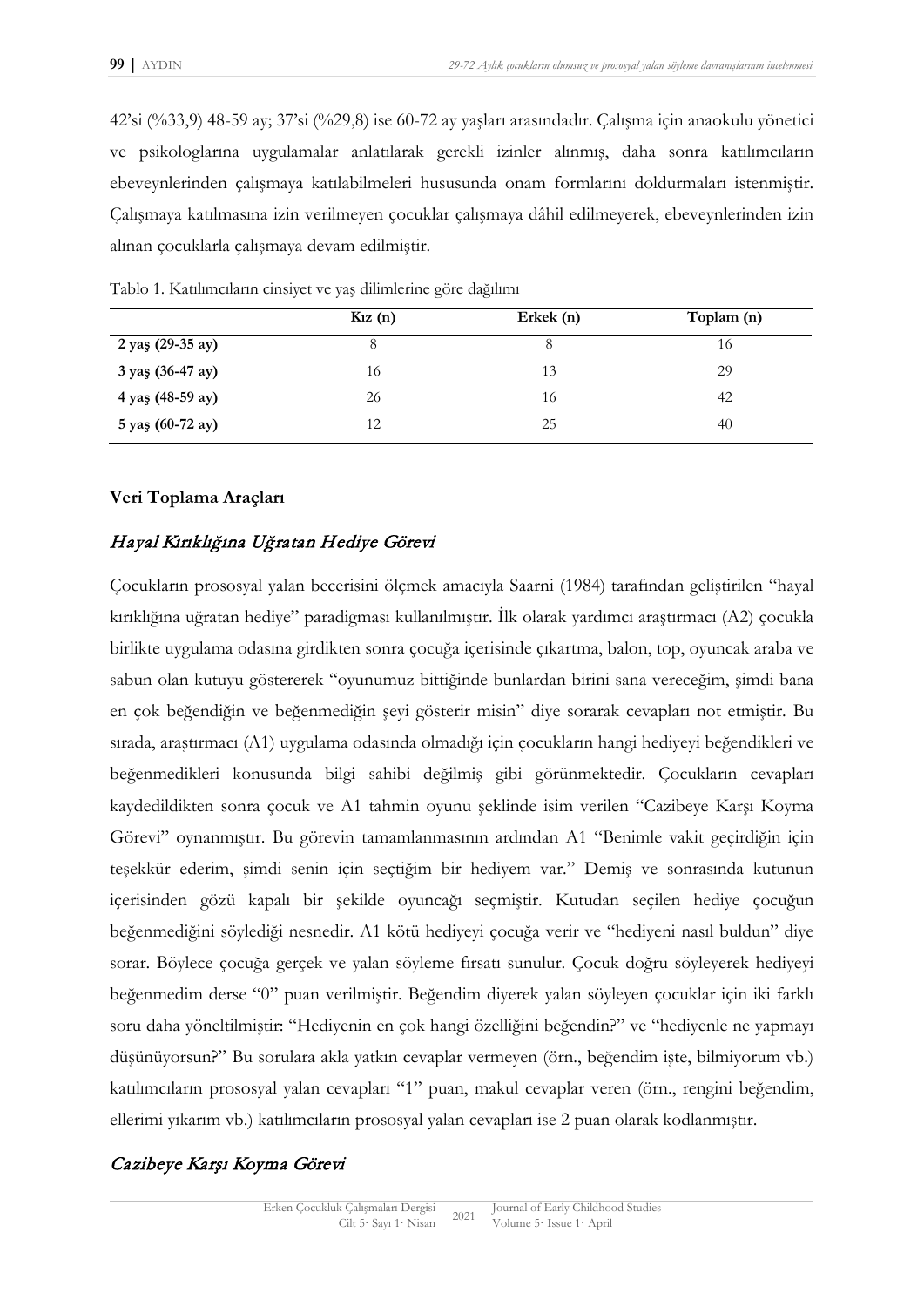Çocukların olumsuz yalan becerilerini ölçmek amacıyla Talwar ve Lee (2002a) tarafından uygulanılan "cazibeye karşı koyma" paradigması kullanılmıştır. Bu görevde çocuklarla bir tahmin oyunu oynanır ve üç doğru tahminde bulundukları takdirde kendilerine ödül verileceği söylenir. Çocuklardan yüzü duvara dönük olacak şekilde oturmaları istendikten sonra A1 çantasından bir oyuncak çıkarır ve çıkardığı sesten çocukların oyuncağın ne olduğunu tahmin etmeleri istenir. Tahmin edilmesi kolay olan iki denemeden sonra (1-ağlayan bebek, 2-polis arabası), çocuğu zorlayan test aşamasına geçilir. Test aşamasında ise oyuncak arı seçilmiştir ancak bu oyuncaktan arı vızıldaması yerine müzik kutusundan çıkan sesleri anımsatan bir ses gelmektedir. Çocuklar tahminde bulunmadan önce araştırmacı odadan bir dakikalığına ayrılması gerektiğini ve kendisi dışarıdayken çocukların arkalarına bakmamaları gerektiğini söyler. Bir dakika sonra araştırmacı kapıya yaklaşarak gürültü çıkarır ve ardından odaya girer. Çocuklar araştırmacıya oyuncak tahmini hakkında cevaplarını söyledikten sonra A1 çocuklara arkalarını dönüp dönmediklerini sorar. Arkasını dönüp baktığını ifade eden çocuklara "0", arkasını dönmeyip doğru tahminde bulunamayan çocuklara "1"; arkasına dönmediğini söyleyip oyuncak arıyı doğru tahmin eden çocuklara ise "2" puan verilmiştir. Çocukların arkalarını dönüp dönmedikleri cevaplarından anlaşılmaktadır ancak bunlara ek olarak okulların güvenlik kameralarından da yararlanılmıştır.

## **Veri Toplama Süreci**

Çalışmanın verileri İstanbul'da yer alan 5 farklı okul öncesi eğitim kurumundan toplanmıştır. Araştırmada kullanılacak görevler için İstanbul Üniversitesi Sosyal ve Beşeri Bilimler Etik Kurul Onayı alınmış ardından uygulama yapılacak okulların yöneticileri, psikologları ve öğretmenlere çalışma hakkında bilgilendirme yapılmıştır. Öğretmenler aracılığıyla çocukların ebeveynlerine çalışmaya ilişkin bilgilendirici bir yazı ve onam formları gönderilerek; ebeveynlerinin izin verdiği çocuklar ile çalışma yürütülmüştür. Çalışmaya geçmeden önce ısınma amacıyla araştırmacılar çocukların sınıfına giderek tanışmışlardır. Böylece araştırmacıların yabancılık etkisinin ortadan kaldırılması hedeflenmiştir. Uygulamalar için okul içerisinde araştırmacı ve çocuğun rahatlıkla oynayabileceği sessiz bir oda tercih edilmiştir. Veriler tek bir oturumda toplanmış ve çocuklara sırasıyla prososyal yalan ve olumsuz yalan görevleri uygulanmıştır. İki görevin uygulanması her bir çocuk için yaklaşık 5-10 dakika sürmektedir.

## **BULGULAR**

Çalışmanın amacı, 2-5 yaş arasındaki çocukların olumsuz ve prososyal yalan söyleme davranışlarının sıklıklarının ve her iki yalan türünde yaşa bağlı anlamlı farklılıkların görülüp görülmediğinin incelenmesiydi. Sonuç çıkarıcı analizlerin verilmesinden önce çocukların olumsuz ve prososyal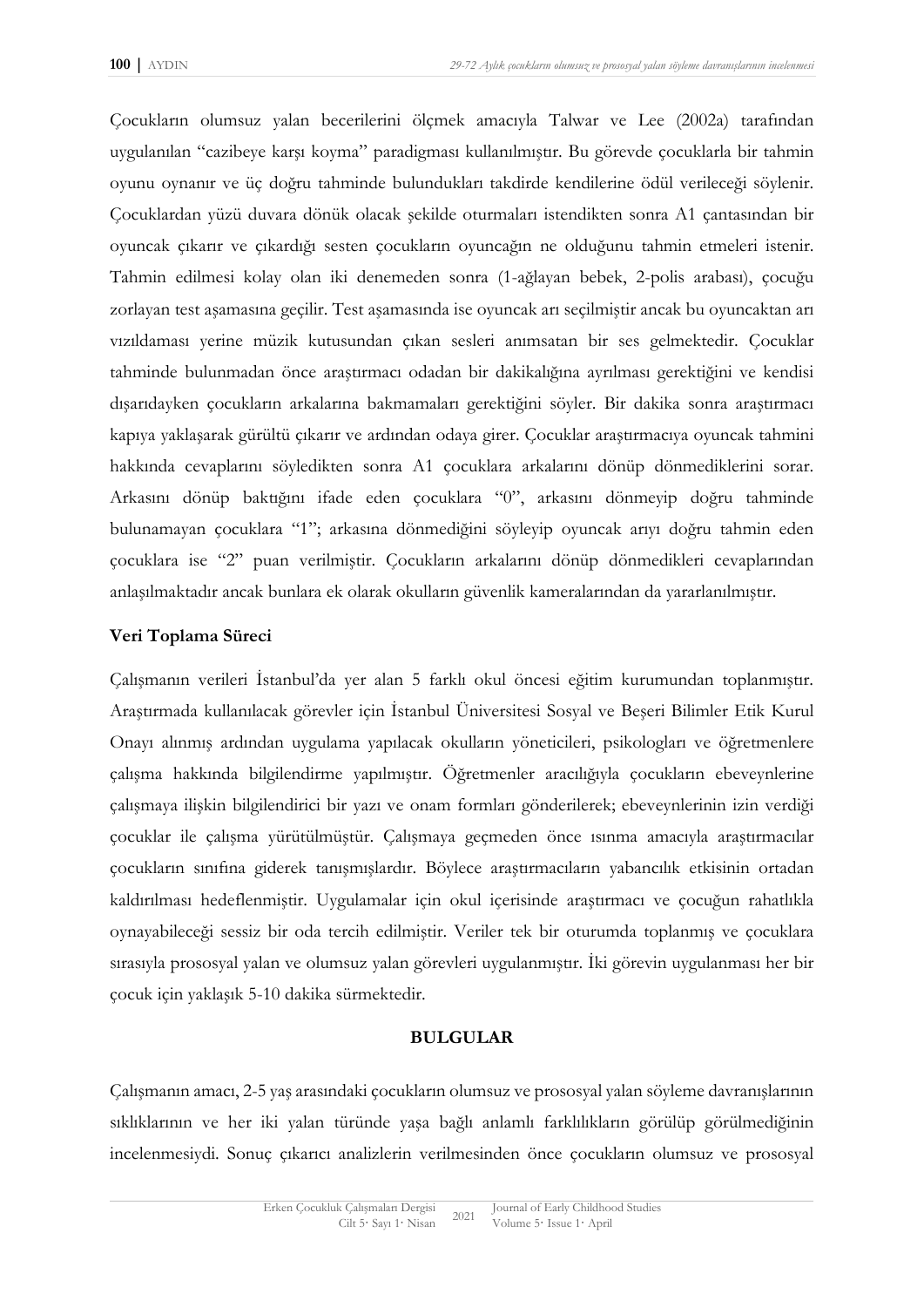yalan söyleme davranışlarının yaşlara göre dağılımlarına ilişkin hazırlanan betimleyici istatistikler Tablo 2'de verilmiştir.

|                           |                                   | Olumsuz Yalan                       |                                            |                   | Prososyal Yalan     |                                                      |                                                   |
|---------------------------|-----------------------------------|-------------------------------------|--------------------------------------------|-------------------|---------------------|------------------------------------------------------|---------------------------------------------------|
|                           | Yaş Grubu /<br>Cevaplar           | Baktığını<br><i>i</i> tiraf<br>Eden | Bakmadığı<br>hakkında<br>doğru<br>söyleyen | Yalan<br>Söyleyen | Yalan<br>Söylemeyen | Yalan<br>Söyleyen<br>(Makul<br>Cevaplar<br>Vermeyen) | Yalan<br>Söyleyen<br>(Makul<br>Cevaplar<br>Veren) |
| yaş<br>$\mathbf{a}$       | $\mathbf n$                       | 10                                  | 5                                          | $\mathbf{1}$      | 10                  | $\overline{2}$                                       | $\overline{4}$                                    |
|                           | Yaş grubu<br>içindeki yüzdesi     | $\%62,5$                            | $\%31,3$                                   | $\%6,3$           | $\%62,5$            | %12,5                                                | $\%25$                                            |
|                           | Verilen cevap<br>içindeki yüzdesi | $\frac{0}{24}$ ,4                   | $\%12,2$                                   | $\frac{0}{2}$ ,4  | $\%19,6$            | $\frac{9}{67,7}$                                     | 8,5                                               |
| yaş<br>$\mathbf{\hat{z}}$ | n                                 | 17                                  | 5                                          | 7                 | 9                   | 8                                                    | 12                                                |
|                           | Yaş grubu<br>içindeki yüzdesi     | $\%58,6$                            | $\%17,2$                                   | $\frac{9}{24}$ ,1 | $\%31$              | $\frac{0}{27,6}$                                     | $\%41,4$                                          |
|                           | Verilen cevap<br>içindeki yüzdesi | $\frac{9}{6}41,5$                   | $\frac{9}{6}$ 12,2                         | $\%16,7$          | $\%17,6$            | $\%30,8$                                             | $\frac{0}{25,5}$                                  |
| yaş<br>4                  | $\mathbf n$                       | 7                                   | 17                                         | 18                | 19                  | 11                                                   | 12                                                |
|                           | Yaş grubu<br>içindeki yüzdesi     | $\%16,7$                            | $\%40,5$                                   | $\frac{9}{6}42,9$ | $\%45,2$            | $\%26,2$                                             | $\%28,6$                                          |
|                           | Verilen cevap<br>içindeki yüzdesi | %17,1                               | $\frac{9}{6}41,5$                          | $\frac{9}{6}42,9$ | $\frac{9}{637,3}$   | $\frac{0}{6}42,3$                                    | $\frac{0}{25,5}$                                  |
| yaş<br>n,                 | $\mathbf n$                       | 7                                   | 14                                         | 16                | 13                  | $\overline{5}$                                       | 19                                                |
|                           | Yaş grubu<br>içindeki yüzdesi     | $\%18,9$                            | $\%37,8$                                   | $\frac{9}{6}43,2$ | $\%35,1$            | $\%13,5$                                             | $\%51,4$                                          |
|                           | Verilen cevap<br>içindeki yüzdesi | $\%17,1$                            | $\%34,1$                                   | $\%38,1$          | $\frac{0}{25,5}$    | $\%19,2$                                             | $\%40,4$                                          |
| $\mathbf{T}\mathbf{opl}$  | $\mathbf n$                       | 41                                  | 41                                         | 42                | 51                  | 26                                                   | 47                                                |
|                           | Yaş grubu<br>içindeki yüzdesi     | $\%33,1$                            | $\%33,1$                                   | $\%33,9$          | $\%41,1$            | $\frac{0}{21}$                                       | $\frac{9}{637,9}$                                 |

Tablo 2. Olumsuz ve prososyal yalan söyleyen çocukların yaşlara göre dağılımını gösteren ki-kare tablosu

Bulgular, 2 yaşındaki çocuklardan sadece birinin (%6.3) olumsuz yalan söyleyebildiğini, % 25'inin ise prososyal yalan söyleme davranışında bulunduklarını göstermektedir. Yine prososyal yalan söyleyip makul cevaplar vermeyen çocukların sayısının ise 4 (%25) olduğu görülmektedir. Üç yaşındaki çocukların yalan söyleme becerilerine bakıldığında ise %24.1'inin olumsuz yalan söyleme becerisi gösterdiklerini, %41.4'ünün ise prososyal yalan söyleyip makul cevaplar verdikleri, hatta prososyal yalan söyleyen diğer gruptaki çocuklar da eklendiğinde bu oranın %69'a ulaştığı sonucuna ulaşılmıştır. Dört yaşındaki çocukların yalan söyleme davranışları incelendiğinde, bu yaş grubundaki çocukların %43'ünün olumsuz yalan, %28.6'sının prososyal yalan söyleyebildikleri görülmüştür. Son olarak, 5 yaşındaki çocukların %43.2'sinin olumsuz yalan söyledikleri, %51.4'ünün de prososyal yalan söyledikleri bulunmuştur. Sonuçlar genel olarak değerlendirildiğinde, çalışmaya katılan çocukların %34'ünün olumsuz yalan söyledikleri, %33'ünün ise arkalarını döndükleri konusunda itirafta bulundukları sonucuna ulaşılmıştır. Prososyal yalan açısından değerlendirildiğinde,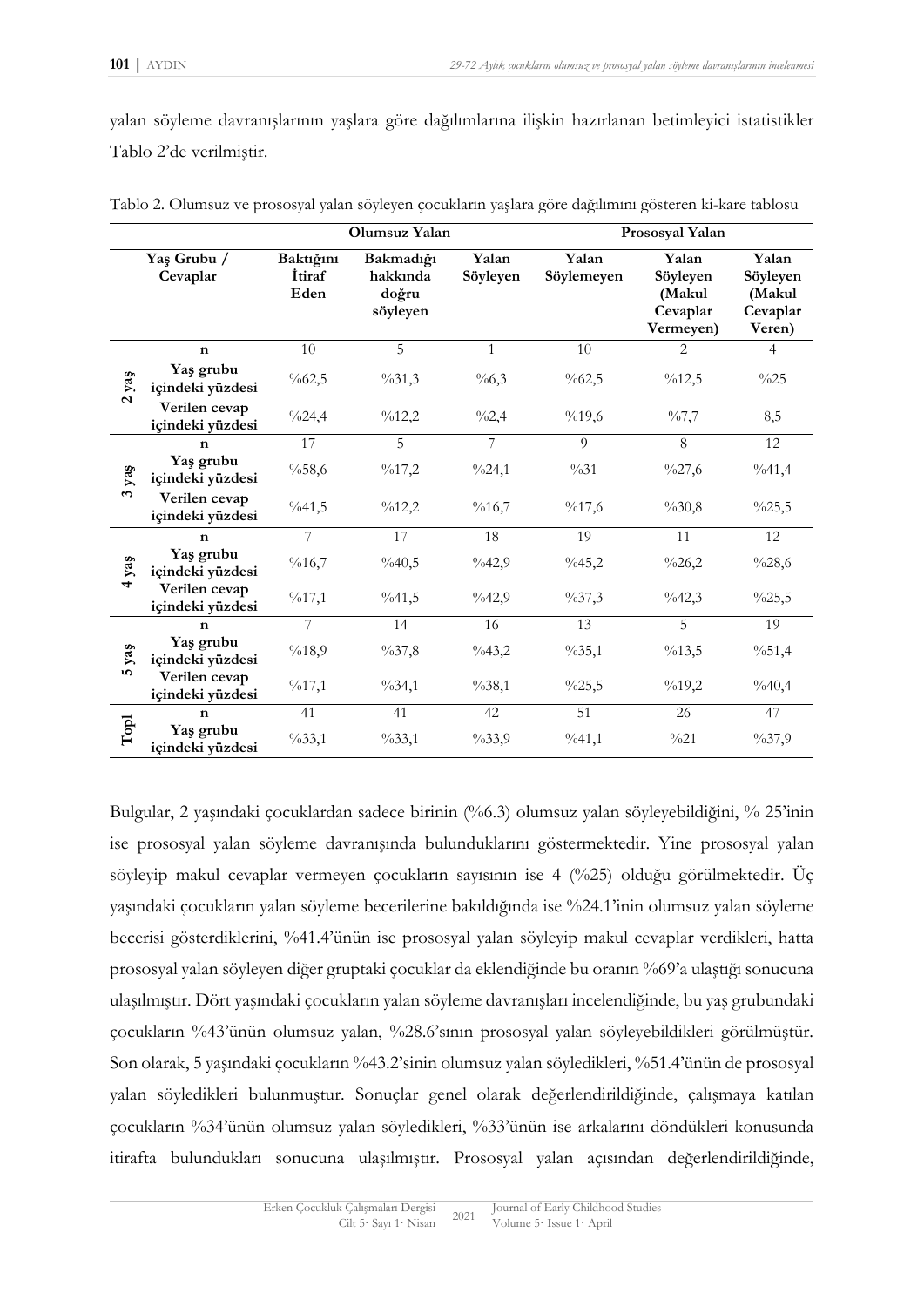çocukların %41'inin hediyeyi beğenmediğini söyleyerek beyaz yalana başvurmadığı görülmüştür. Prososyal yalan söyleyen çocukların ise %38'inin makul cevaplarla beyaz yalanı sürdürdükleri bulunmuştur.

Çocukların yaşlarına göre olumsuz ve prososyal yalanları arasında anlamlı farklılık olup olmadığını test etmek için gerçekleştirilen ki-kare analizi sonucunda, ilk olarak olumsuz yalanların yaşa göre anlamlı farklılık gösterdiği bulunmuştur [χ2(6)= 25.12, p<0.01]. Tablo 2 incelendiğinde, 4 yaşındaki çocukların olumsuz yalan söyleme davranışlarının 2 ve 3 yaşındaki çocuklara kıyasla belirgin bir şekilde fazla olduğu ancak 4 ve 5 yaşındaki çocukların yalan söyleme davranışlarında çok fazla farklılık olmadığı görülmektedir. İki, 3, 4 ve 5 yaşındaki çocukların prososyal yalan söyleme davranışları arasında anlamlı farklılık olup olmadığını incelemek üzere gerçekleştirilen ki-kare analizi sonucunda ise yaşlar arasında anlamlı farklılıklar olmadığı bulunmuştur [χ2(6)= 9.2, p>0.05]. En büyük yaş grubu olan 60-72 aylık çocukların yarısında başkası yararına söylenen yalanlar (yalanı makul cevaplarla sürdürebilen grup) görülmekte, 4 yaş grubunda ise bu oranının düştüğü göze çarpmaktadır. Üç ve 4 yaşındaki çocukların prososyal yalan söyleyebilen çocukların kendi içerisindeki oranları her ne kadar eşit olsa da, her biri kendi yaş grubu içerisinde değerlendirildiğinde 3 yaşındaki çocukların prososyal yalanı daha fazla söyledikleri görülmektedir (Bkz. Tablo 2).

#### **SONUÇ ve TARTIŞMA**

Mevcut çalışmada, Türkiye'de yaşayan 2, 3, 4 ve 5 yaşındaki çocukların olumsuz ve prososyal yalan söyleyip söyleyemedikleri ve bu türdeki yalanların yaşa göre farklılık gösterip göstermediği incelenmiştir. Bulgular, çocukların yaşları ilerledikçe olumsuz yalanları daha fazla söyleyebildiklerini ancak söz konusu başkası yararına yalan olduğunda yaşlara göre anlamlı farklılık olmadığını göstermektedir.

Çalışmanın sonuç çıkarıcı analizlerini yorumlanmasına geçmeden, Türkiye'de yalan söyleme davranışının 4 yaşından küçük çocuklarda daha önce çalışılmamış olması nedeniyle bu duruma ilişkin bazı açıklamalar yapmak yerinde olacaktır. İlk olarak olumsuz yalan söyleme davranışı açısından değerlendirildiğinde, her ne kadar 2 yaş çocuklarının çoğunun arkalarını döndüklerinde itiraf ettikleri ya da arkalarını dönmeden bekledikleri görülse de, mevcut çalışmada yer alan 34 aylık bir çocuğun kural ihlalini gizlemesini gerektiren bir konuda yalan söyleme becerisini kazandığı bulunmuştur. Söz konusu bu durum, yurt dışında gerçekleştirilen birçok çalışma ile tutarlılık göstermektedir (Örn., Nagar, Williams ve Talwar, 2019; O'Connor ve Evans, 2018). Mevcut çalışmada kullanılan görevde, çocukların kural ihlalini gizlemeye yönelik olumsuz yalan söyleme davranışları incelenmiştir. Bu konuda birçok araştırmacı (Bkz. Ekman, 2016), çocukların 30 aydan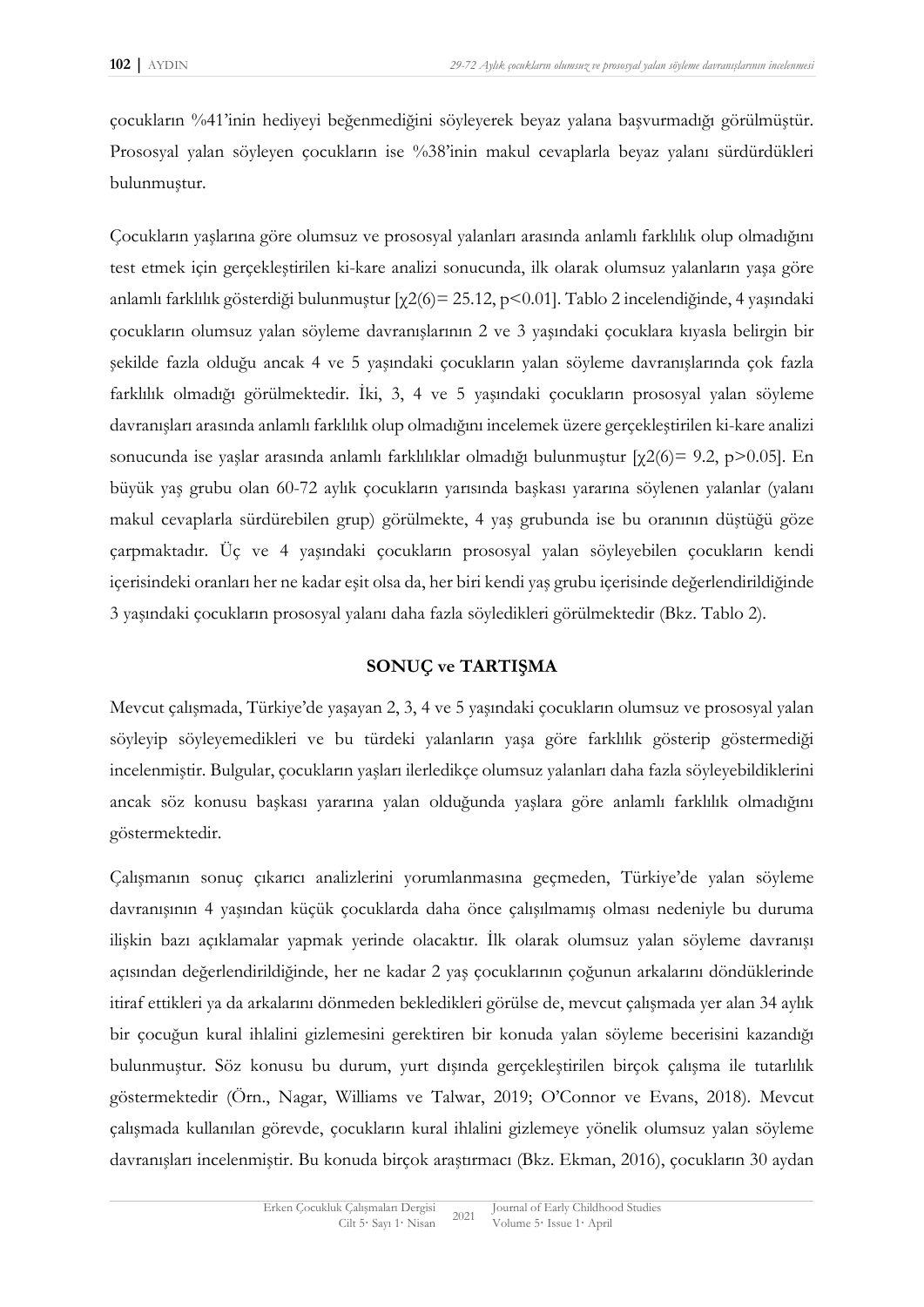itibaren basit sayılabilecek türden yalanları (hatasını ört bas etme, cezadan kaçınma gibi) söylemeye başladıklarını ifade etmiştir. Bu çalışma da, ülkemizde bu durumun benzerlik gösterdiği yönündeki bulgusuyla önceki çalışmaları destekler niteliktedir. Yine de, ülkemizde üç yaşından küçük çocuklarla böyle bir çalışmanın gerçekleştirilmemiş olması ve mevcut çalışmadaki 2-3 yaş arasındaki katılımcılarının sayısının yetersiz olması, 24-36 ay arasındaki çocuklardaki olumsuz yalan söyleme davranışlarının ne durumda olduğuna ilişkin soruları tam olarak aydınlatamamaktadır.

Çocukların prososyal yalan söyleme davranışlarına bakıldığında, olumsuz yalan söyleme davranışına kıyasla çocukların daha erken yaşta bu beceriyi gösterdikleri sonucuna ulaşılmıştır. Olumsuz yalan söyleme davranışına en küçük 34 aylık bir çocukta rastlanmasına karşın prososyal yalanın başlangıç olarak 32 aylık çocuklarda ortaya çıktığı ve 2 yaş grubundaki çocuklarda prososyal yalan söyleme oranının %25 olduğu gözlenmiştir (Bkz. Tablo 2). Olumsuz yalanların yaşla birlikte arttığı bulgusuna karşı prososyal yalan söyleme kendi içerisinde değerlendirildiğinde, yaşla birlikte belirgin bir doğrusal artışın olmadığı ve yaşça büyük çocukların da nezaket gerektiren bu durumda "hediyeyi beğenmedim" şeklinde doğru ifadelere başvurdukları göze çarpmaktadır. Aslında bu durum, yurt dışından gelen sonuçlarla tam olarak paralellik göstermemektedir. Prososyal yalanların 3 yaş civarında görüldüğü (Örn., Talwar, Lavoie ve Crosssman, 2019) ve prososyal yalanlarda yaş farklılıkları olmadığı (Williams, Moore, Crossman ve Talwar, 2016) yönündeki bazı araştırma bulgularıyla uyumlu olduğundan söz edilebilir ancak özellikle Amerika ve Kanada gibi toplumlardan gelen sonuçlar olumsuz yalanların prososyal yalanlara kıyasla daha erken görüldüğüne işaret etmektedir (Ayrıntılı bilgi için bkz. Talwar ve Crossman, 2011).

Bu konuda yapılabilecek olası açıklamalardan biri, çocukların gelişimlerinin ilk dönemlerinde üzerinde en çok etkisi olan ebeveynlerin prososyal yalan konusunda da çocuklarını etkiliyor olabilecekleridir. Neredeyse bütün ebeveynlerin, çocuklarını yetiştirirken onun nasıl bir kişi olacağına, ahlaki değerlerinin, davranış standartlarının nasıl olacağına dair beklentileri bulunmaktadır. Bu nedenle sosyalleşme süreçlerinin içerisinde ebeveynlerin çocuklarının yalan söyleme davranışı üzerine etkileri olduğunu beklemek çok da yanlış olmayacaktır. Bizim toplumumuzda, nezaket gerektiren durum ve olaylarda halk dilinde küçük beyaz yalanlar söylenebileceği ya da her doğrunun her yerde söylenmesinin uygun olmayacağı şeklinde yaygın bir inanış olduğu bilinmektedir. Bu tür düşüncelere maruz kalan çocukların da buna uygun hareket ettikleri düşünülebilir. Okul öncesi dönemin ilerleyen yıllarında ise gelişen dil, bilişsel ve sosyal gelişime paralel olarak çocuklara ebeveynlerinin yanı sıra özellikle öğretmenleri tarafından kendi düşünce ve isteklerini rahatlıkla paylaşması konusunda desteklendirici eylemlerde bulunulması çocukların okul çağına doğru kendi isteklerine daha çok önem veriyor olabileceklerini akla getirebilir. Ancak, mevcut çalışmadan böyle bir yargıya ulaşmak mümkün olmadığı için yorum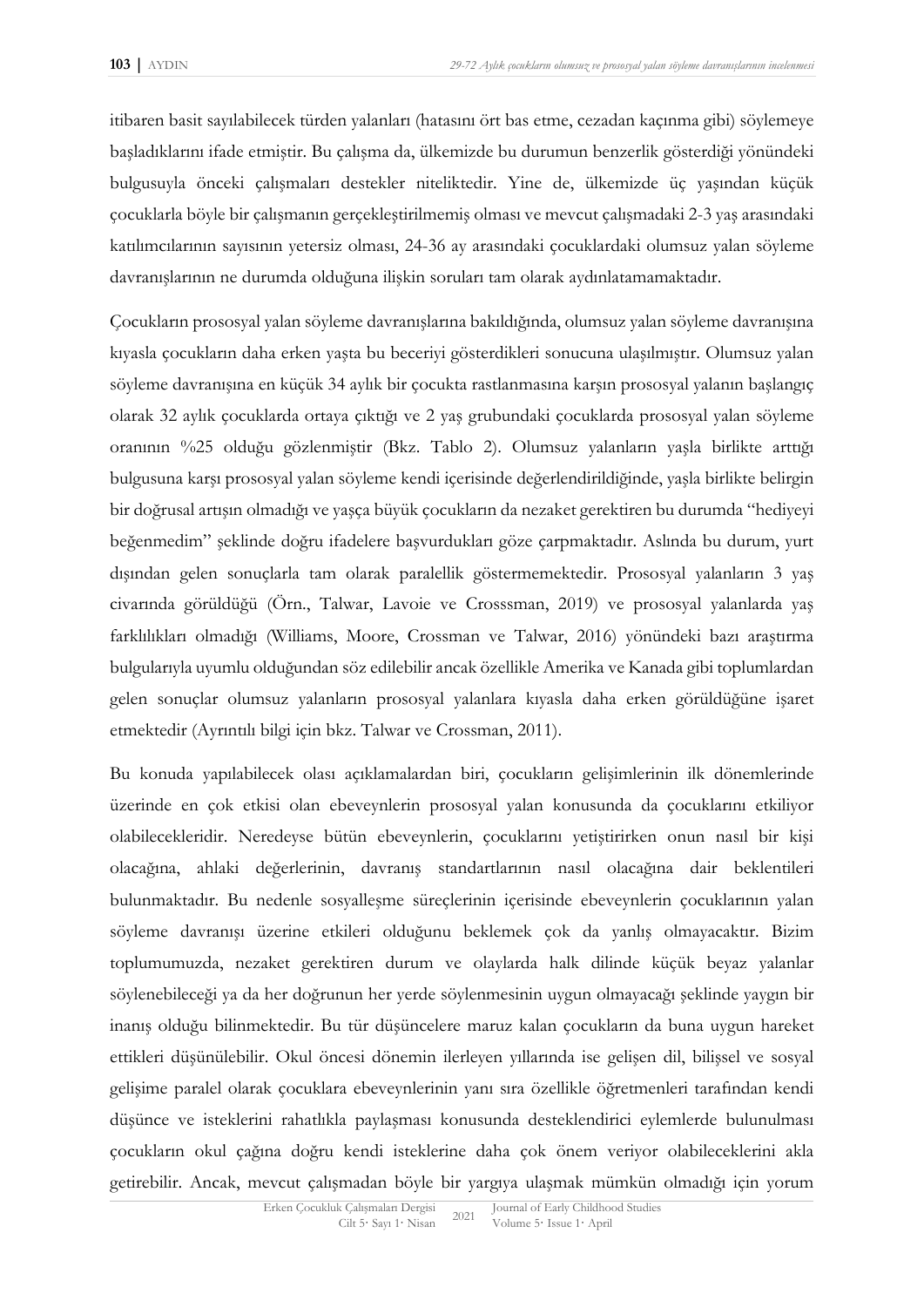yaparken dikkat etmek gerekebilir. Türkiye'de daha önce bu tür bir çalışmanın yürütülmemiş olması bizim kültürümüzde ebeveynlik, okul, akran ve öğretmen etkisi gibi sosyalleşme faktörlerinin çocukların yalan söyleme davranışlarına etkisinin nasıl olduğuna dair yorum yapmayı zorlaştırmaktadır. Bu nedenle, bu konuda ileride yapılacak çalışmalar hem daha uygun bir fikre sahip olmamıza yardımcı olacak hem de alan yazına katkı sağlayacaktır.

Bulgular, yaşça büyük çocukların olumsuz ve prososyal yalan söyleme konusunda daha başarılı olduklarını göstermektedir. Bu durumun altında yatan nedene dair her ne kadar bu çalışmadan kesin bir sonuç çıkarmak mümkün olmasa da, bazı yorumlarda bulunulabilir. Çocukların yalan söyleyebilmesi için gerçek olan bilgiyi bastırabilmesi, başkalarının düşünce ve inançlarını değiştirebileceğini düşünmesi onların birtakım bilişsel beceriler bakımından belli bir düzeye ulaşmaları gerektiğini akla getirmektedir. Bu açıdan bakıldığında, çocuğun yalan söylemesi, doğruyu söylemesinden daha zorlu gibi görünmektedir. Bu nedenle, yalan söyleme davranışlarında yaşla birlikte bir artışın görülmesinde bilişsel becerilerin rolü olabilir.

Yalanın bir başkasının zihninde yanlış bir kanı yaratmayı gerektirdiğinden yola çıkılarak, yalan söyleme konusunda yapılan çalışmaların büyük bir kısmı, çocukların zihin kuramı becerilerinin yalan söyleme davranışları ile ilişkili olup olmadığını incelemiştir (Talwar ve Lee, 2002a; 2008). Örneğin, Polak ve Harris (1999), yanlış kanıları anlayabilen 3-5 yaş arasındaki çocukların, bu anlayışı henüz kazanamamış olan çocuklara göre bir kuralı çiğnediklerine bunu inkâr etme olasılıklarının daha fazla olduğunu bulmuşlardır. Farklı kanıları anlayabilme becerisinin, çocukların basit yalanlardan sıyrılarak daha karmaşık yalan söyleme becerilerini edinimlerinde rol oynadığı düşünülmektedir. Mevcut çalışmada edinilen bulgular da benzer bir şekilde, artan yaşla birlikte çocukların her iki yalan türünü söyleme konusunda daha başarılı olmalarının gelişmekte olan zihin kuramı becerilerinden kaynaklanabileceğini düşündürmektedir. Yine de, gelecekte yapılacak çalışmalarda zihin kuramı becerisi ile yalanın farklı türlerini Türkiye gibi farklı bir kültürde incelemek alan yazına katkı sağlayacaktır. Zihin kuramına benzer bir şekilde, yönetici işlevlerin de yalan söyleme becerisi için gerekli bir beceri olduğu ifade edilebilir. Yalanı başarılı bir şekilde söylemek ve sürdürebilmek için öncelikle doğru olan bilginin zihinde engellenmesi, doğru olmayan yeni bir bilginin üretilmesi ve söylenen yalanla ilgili bilgilerin gerçekle çelişmeyecek şekilde hatırlanması gerekmektedir (Gombos, 2006). Mevcut çalışmadan elde edilen sonuçlara göre, büyük çocukların olumsuz ve prososyal yalanları söyleme becerisinde daha iyi olmalarına bir neden olarak yönetici işlev becerileri gösterilebilir. Ancak çalışma kesin bir yorumda bulunabilmeyi mümkün kılmadığı için farklı yönetici işlev mekanizmalarının farklı yalan türleriyle bir arada ele alındığı araştırmaların hem ülkemizde hem de yurtdışında yapılmasına ihtiyaç duyulduğu söylenebilir.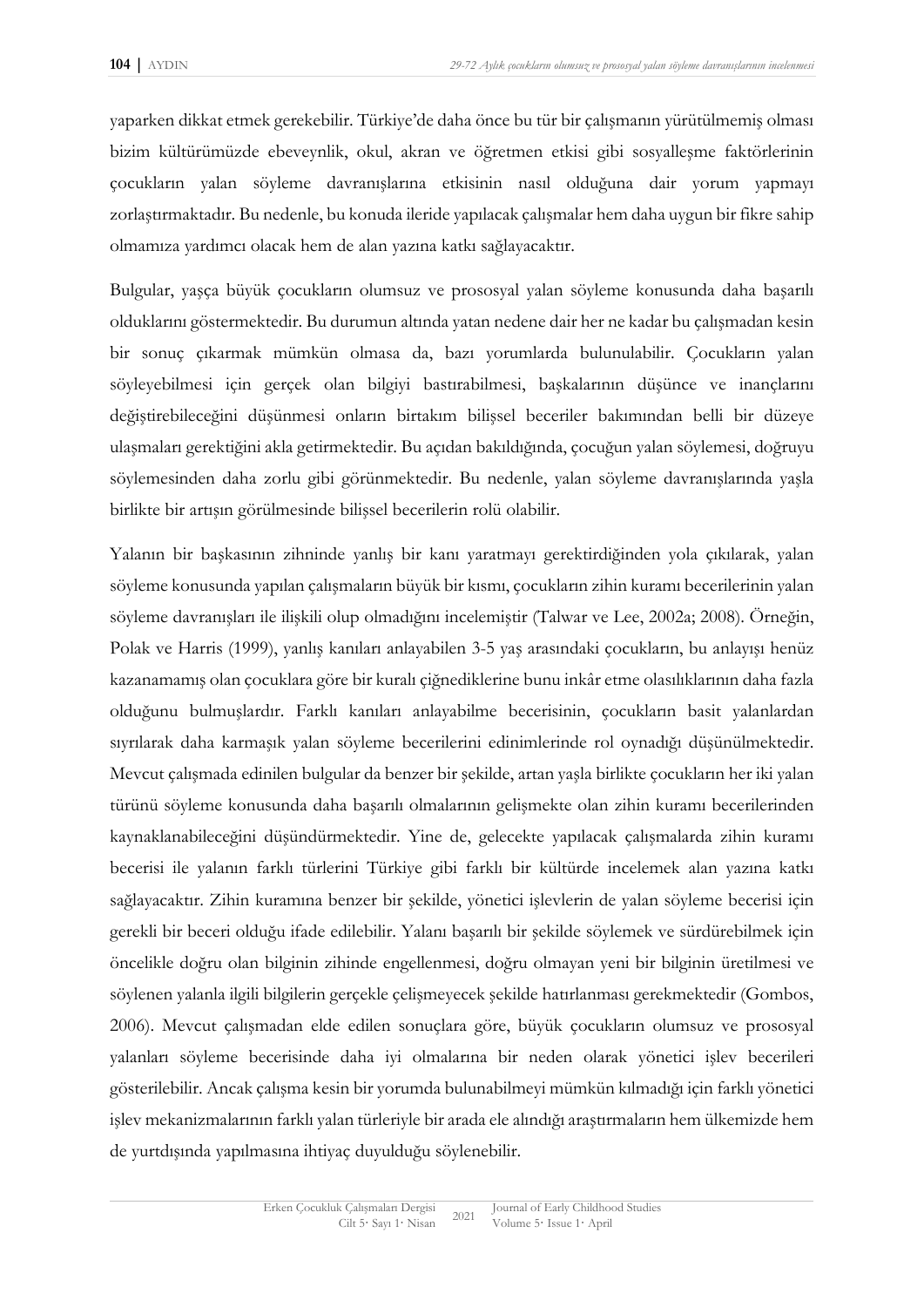Yalan konusunda yürütülen çalışmaların birçoğu bilişsel faktörlere odaklanırken, sosyal ve/veya çevresel özelliklerin yalan söylemeyi nasıl etkilediği konusunda yapılan çalışmaların sınırlı olduğu göze çarpmaktadır. Çocukların ebeveynleri, akranları, öğretmenleri ve diğer kültürel etmenlerin aracılığıyla sosyalleştiği ve bunların çocukları çeşitli açılardan etkilediği bilinmektedir. Yalan davranışına izin verilmesi ya da yasaklanması, farklı kültürlerde farklı bağlamlara göre değişebileceği gibi çocukların yalan ve yalana ilişkin yargılarını da çeşitli şekillerde etkileyebilir. Hatta bazı durumlarda doğruyu söylemek bile bazı kültürde yanlış olarak değerlendirilirken, Kanada veya ABD gibi bireyciliğin ön planda olduğu ülkelerde yalanın çeşitli türlerine atfedilen değerler çok daha farklı olmaktadır (Bkz. Fu, Xu, Cameron, Heyman ve Lee, 2007; Lau ve diğerleri, 2013). Bu nedenle, bu çalışmada ortaya çıkan prososyal yalanın olumsuz yalanlara kıyasla daha erken görüldüğü bulgusu, sosyal ve kültürel etmenlerle de açıklanabilir. İki ile 3 yaş arasında prososyal yalanın daha fazla ortaya çıkması, bizim kültürel ve aile yapımızda başkalarına nezaket göstermenin kendi duygu ve düşüncelerimizi öncelemekten daha önemli görünmesinden kaynaklı olabilir. Bununla birlikte, Türkiye'nin bireyci-toplulukçu kültür konusunda çeşitli farklılıklar yaşadığı göz önünde bulundurulduğunda, ülkemizde yalan söyleme ve yalanı kabul edilebilir bulma gibi konularda gerçekleştirilecek çalışmaların yapılması faydalı olabilir.

Özetle, yalan çalışmalarında, hangi bilişsel becerilerin ve ailesel-sosyal faktörlerin etkili olup olmadığı gibi konulara odaklanılmıştır ancak ülkemizde bu tür değişkenlerle yalan söyleme davranışı arasındaki bağlantılar henüz incelenmemiştir. Bir diğer ifadeyle, çocuklarda yalan söyleme davranışı konusunda özellikle ülkemizde henüz cevaplanmayı bekleyen birçok problem olduğu yeterince açıktır. Bu nedenle, araştırmacıların gelecekte yapılacak çalışmalarda yalanın farklı türlerini çeşitli sosyal ve bilişsel faktörlerle birlikte incelemesi faydalı olabilir. Mevcut çalışmada yaşla birlikte yalan söyleme davranışlarının –özellikle olumsuz yalan- daha fazla görülmesi bilişsel becerilerin ve sosyalleşme süreçlerinin etkisi olabileceğini akla getirmektedir ancak bu yöndeki çıkarımların doğruluğunu gösterebilmek için çalışmalara ihtiyaç duyulmaktadır.

Çalışmanın önemli çıktılarından biri, olumsuz yalan söyleme davranışlarının okul öncesi dönemin sonlarına doğru arttığı şeklindeydi. Her ne kadar erken çocukluk döneminde söylenen yalanlar çok fazla problem teşkil etmiyorsa da, okula hazırlık dönemine doğru, eğitim kurumlarında dürüstlük değeri çeşitli yöntemlerle çocuklara anlatılarak yaşamın ilerleyen yıllarında bu türden antisosyal davranışların gelişimi azaltılabilir. Yalan söyleme ve dürüstlük üzerine gerçekleştirilecek eğitim programları aracılığıyla kontrol ve deney gruplu yarı-deneysel desenli araştırmaların yürütülmesi hem eğitimcilere hem de alan yazına katkı sağlayacaktır.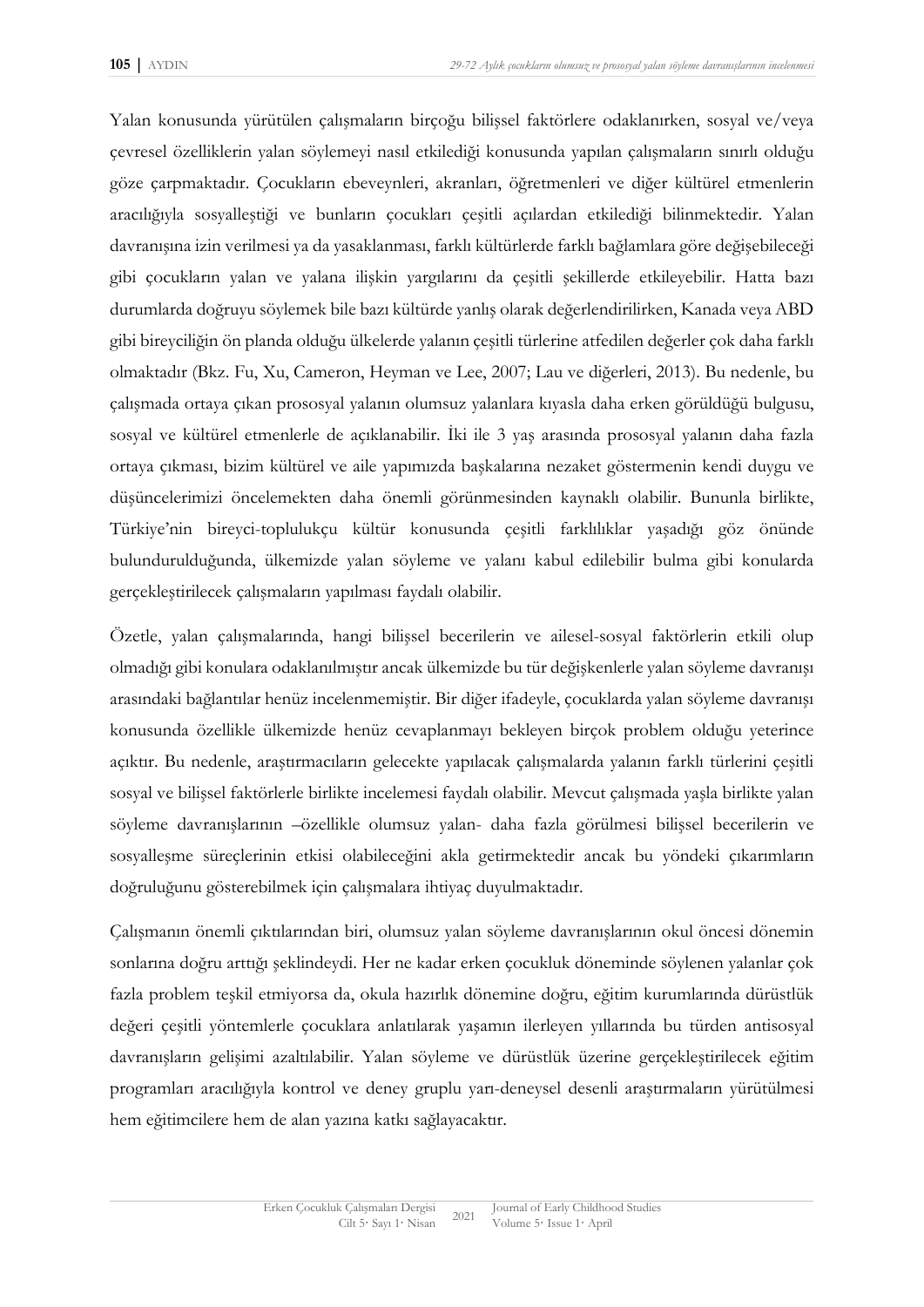Bu çalışmanın birçok açıdan öncü olduğu rahatlıkla söylenebilir ancak bazı sınırlılıklarına değinmek gerekir. Çalışmanın katılımcıları, sadece İstanbul'da bulunan okul öncesi kurumlardan seçilmiştir. Bununla birlikte çocukların gelişimsel açıdan gerilik göstermemesi durumuna katılımcıların seçilmesinde dikkat edilmiştir. Bu nedenle, okul öncesi dönemdeki çocukların yalan söyleme becerilerine ilişkin edinilen bulguların gelişimi normal olan, aynı zamanda okul öncesi eğitimine devam eden çocuklarda ulaşıldığını söylemek gerekir. Ek olarak, sosyoekonomik düzeyi düşük anne-babalara sahip olmanın yanı sıra, küçük yaşlarda okula gitmemenin de, çocukların dil ve zihinsel gelişimleri açısından alacakları katkıyı sınırlandırabilir. Söz konusu bu durum, çocukların yalan söyleme becerilerine de etki edebilir. Ayrıca, çalışma grubundaki yaş dağılımlarının çok dengeli olmaması nedeniyle bazı karşılaştırmalar çok sağlıklı yapılamamıştır. Bu nedenle, farklı yerleşim yerlerinde yaşayan ve farklı sosyoekonomik düzeylerden oluşan ve yaş grupları açısından denk olacak bir katılımcı grubu üzerinde bu konunun araştırılması, hem çalışmanın genellenebilirliği artıracak hem de alan yazına katkı sağlayacaktır.

Sonuç olarak, 2 yaş kadar küçük çocukların yanı sıra 3, 4 ve 5 yaş çocukların olumsuz ve prososyal yalanlarının bir arada incelendiği bu çalışma ülkemizde okul öncesi dönemdeki çocukların yalan söyleme becerilerine ilişkin öncü araştırmalardan biri sayılabilir. Bu çalışmadan çıkan sonuç ise, olumsuz yalan söyleme becerilerinin yaşla birlikte belirgin bir artış gösterdiği, prososyal yalanın ise küçük yaşlardan itibaren daha yaygın olduğu şeklindedir. Çalışmanın büyük yaşlar lehine yalan söyleme becerisinin daha fazla olduğu yönündeki bulgusu, bundan sonraki çalışmalar için farklı bilişsel, sosyal ve duygusal gelişimsel faktörlerin yalan söyleme davranışlarıyla bağlantısını incelemenin gerekliliğini ortaya çıkarması bakımından önem taşımaktadır.

## **KAYNAKÇA**

- Aydın, M. Ş. (2020). Yalanın renkleri: Yalanın tanımlanması ve türleri üzerine bir değerlendirme. *Uluslararası Sosyal Araştırmalar Dergisi*, *13(69)*, 1-9.
- Cole, P. M. (1986). Children's spontaneous control of facial expression. *Child Development, 57*, 1309- 1321.
- DePaulo, B. M., Ansfield, M. E., Kirkendol, S. E., & Boden, J. M. (2004). Serious lies. *Basic and Applied Social Psychology*, *26*(2-3), 147-167.
- DePaulo, B. M., Kashy, D. A., Kirkendol, S. E., Wyer, M. M., & Epstein, J. A. (1996). Lying in everyday life. *Journal of Personality and Social Psychology*, *70*, 979–995.
- Ekman, P. (2016). *Çocuklar Neden Yalan Söyler?*. (Ç. Dirhemsiz, çev.) İstanbul: Yakamoz Yayınları.
- Evans, A. D., & Lee, K. (2013). Emergence of lying in very young children. *Developmental Psychology*, *49*(10), 1958-1963.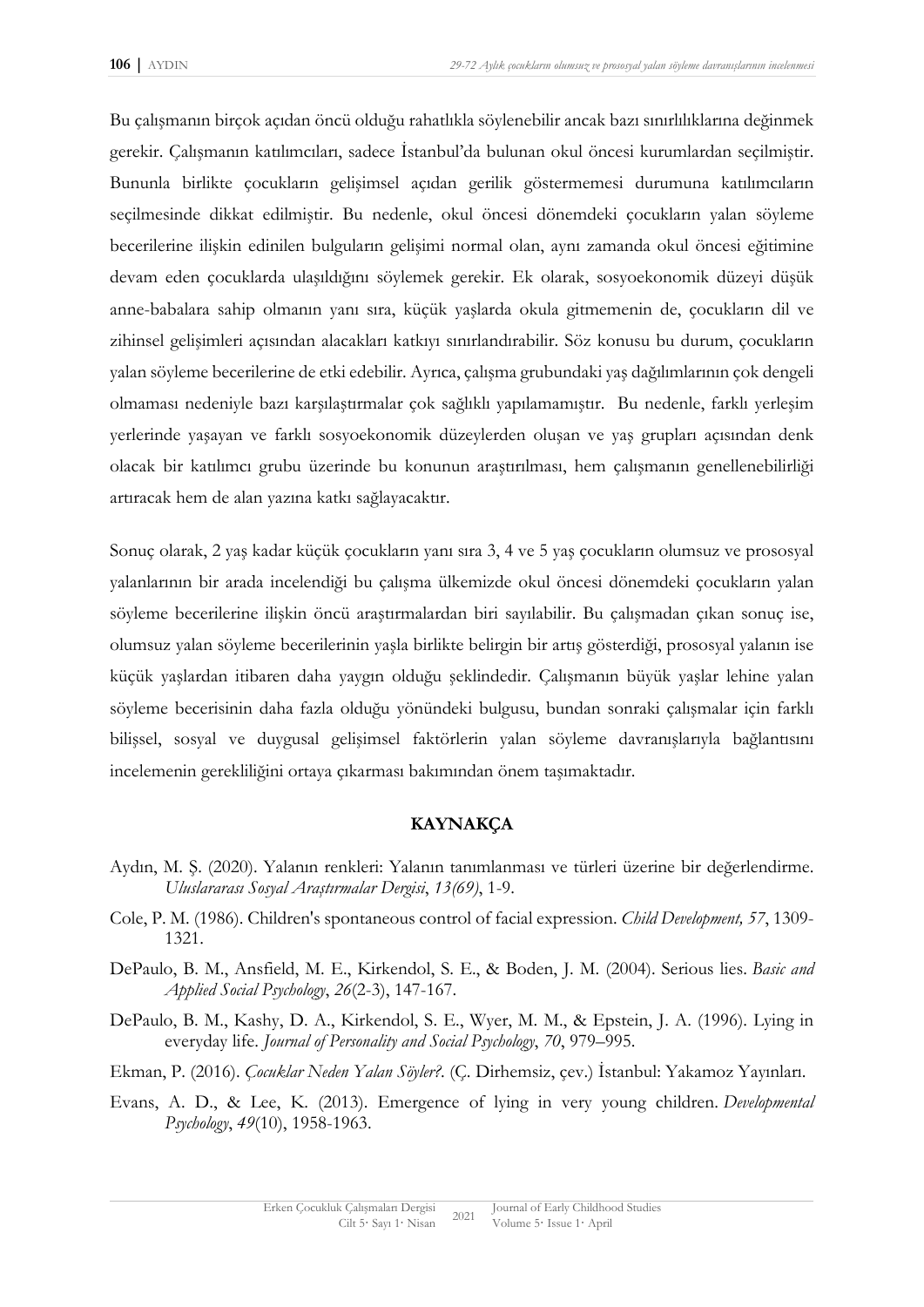- Fu, G., Xu, F., Cameron, C. A., Heyman, G., & Lee, K. (2007). Cross-cultural differences in children's choices, categorizations, and evaluations of truths and lies. *Developmental Psychology*, *43*(2), 278.
- Gnepp, J., & Hess, D. L. (1986). Children's understanding of verbal and facial display rules. *Developmental Psychology, 22*(1), 103-108.
- Goffman, E. (1967). *Interpersonal ritual: Essays on face-to-face behavior*. New York: Pantheon Books.
- Gombos, V. A. (2006). The cognition of deception: the role of executive processes in producing lies. *Genetic, Social, and General Psychology Monographs, 132*(3), 197-214.
- Lau, Y. L., Cameron, C. A., Chieh, K. M., O'Leary, J., Fu, G., & Lee, K. (2013). Cultural differences in moral justifications enhance understanding of Chinese and Canadian children's moral decisions. *Journal of Cross-Cultural Psychology*, *44*(3), 461-477.
- Lee, K., & Ross, H. (1997). The concept of lying in adolescents and young adults: Testing Sweester's folkloristic model. *Merrill-Palmer Quarterly, 43*, 255 – 270.
- Lewis, M. Sullivan, M. W., Stanger, C., & Weiss, M. (1989). Self development and self-conscious emotions. *Child Development*, *60*, 146–156.
- Moll, H., & Tomasello, M. (2007). How 14- and 18-month-olds know what others have experienced. *Developmental Psychology*, *43*(2), 309–317.
- Nagar, P. M., Williams, S., & Talwar, V. (2019). The influence of an older sibling on preschoolers' lie‐telling behavior. *Social Development*, *28*(4), 1095-1110.
- Newton, P., Reddy, V., & Bull, R. (2000). Children's everyday deception and performance on false‐ belief tasks. *British Journal of Developmental Psychology, 18*(2), 297-317.
- O'Connor, A. M., & Evans, A. D. (2018). The relation between having siblings and children's cheating and lie-telling behaviors. *Journal of Experimental Child Psychology*, *168*, 49-60.
- Oğuz, N., & Kara, H. Ş. (2018). 54-66 aylık çocuklarda olumlu sosyal yalan davranışı ile zihin kuramı ve yönetici işlevlerin bağlantıları. *Psikoloji Çalışmaları*, *38*(2), 129-154.
- Polak, A., & Harris, P. L. (1999). Deception by young children following noncompliance. *Developmental Psychology, 35*, 561–568.
- Saarni, C. (1984). An observational study of children's attempts to monitor their expressive behavior. *Child Development, 55*, 1504- 1513.
- Talwar, V., & Crossman, A. (2011). From little white lies to filthy liars: The evolution of honesty and deception in young children. In J. Benson (Ed.). *Advances in child development and behavior* (Vol. 40, pp. 139–179). Burlington: Academic Press.
- Talwar, V., Lavoie, J., & Crossman, A. M. (2019). Carving Pinocchio: Longitudinal examination of children's lying for different goals. *Journal of Experimental Child Psychology, 181*, 34-55.
- Talwar, V., & Lee, K. (2002a). Development of lying to conceal a transgression: Children's control of expressive behavior during verbal deception. *International Journal of Behavioral Development, 26*, 436–444.
- Talwar, V., & Lee, K. (2002b). Emergence of white-lie telling in children between 3 and 7 years of age. *Merrill-Palmer Quarterly, 48*, 160-181.
- Talwar, V., & Lee, K. (2008). Social and cognitive correlates of children's lying behavior. *Child Development, 79*(4), 866-881.
- Talwar, V., Murphy, S. M., & Lee, K. (2007). White lie-telling in children for politeness purposes. *International Journal of Behavioral Development*, *31*(1), 1-11.